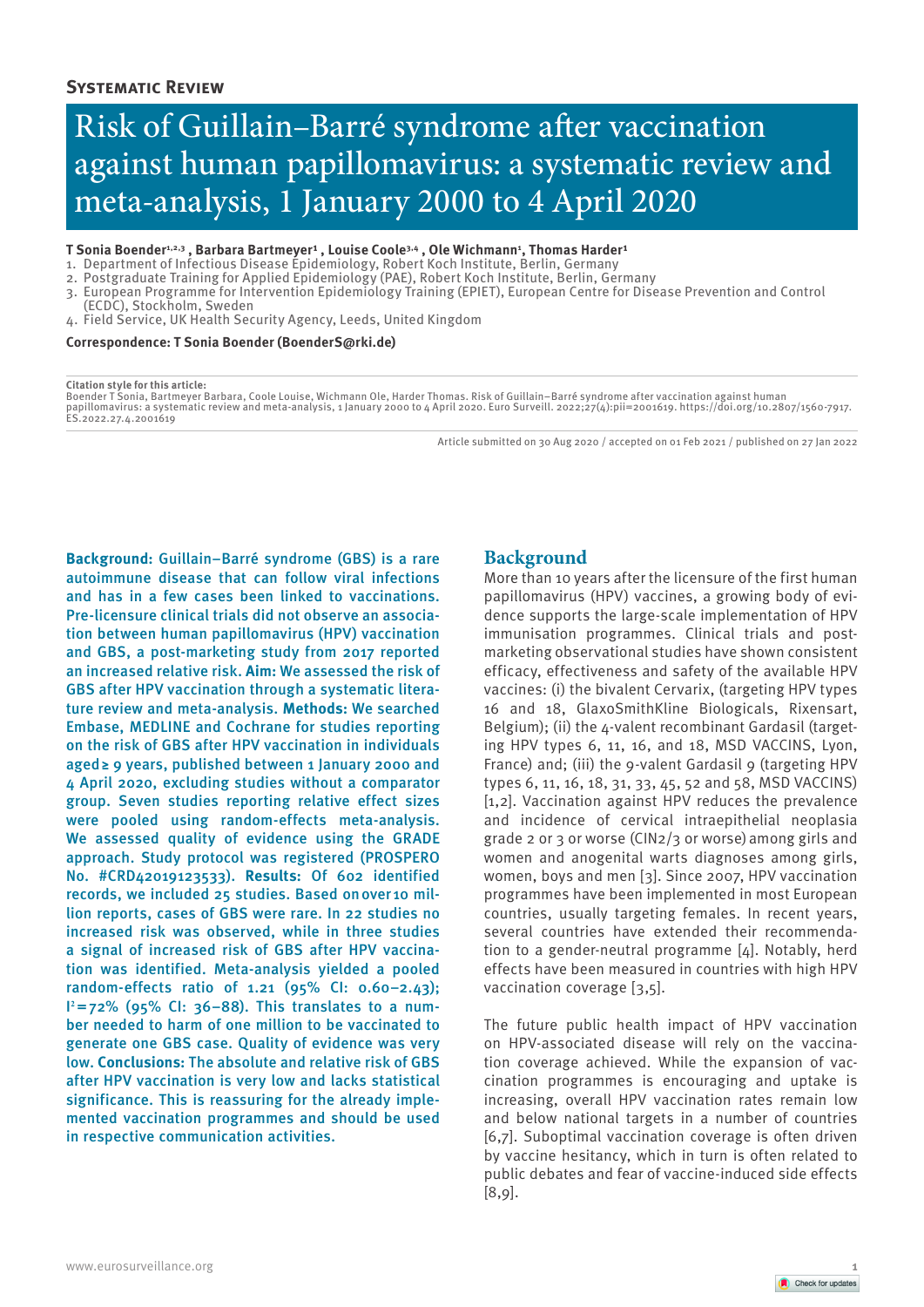## **Figure 1**

PRISMA flow diagram of studies that were screened to identify the risk of Guillain–Barré syndrome after vaccination against human papillomavirus, 1 January 2000–4 April 2020 ( $n = 602$ )<sup>a</sup>



PRISMA: Preferred Reporting Items for Systematic Reviews and Meta-Analyses reporting guideline.

a The full search strategy and list of the excluded full-text papers can be found in the Supplement.

 $^{\rm b}$  Two studies published findings with a large overlap in data based on the VAERS dataset [34,35] with similar findings. The effect estimate by Geier et al. 2017 [35] was used in the primary analyses and Geier et al. 2015 [34] estimate in the sensitivity analysis. Therefore, the results of the meta-analysis show findings of six studies.

Among the possible risks associated with vaccination, Guillain–Barré syndrome (GBS) is one of the most serious. Guillain–Barré syndrome is a rare autoimmune disease where the body's immune system damages nerve cells, causing muscle weakness and, in some cases, paralysis. Most people recover, however, some have lasting long-term weakness and GBS can be fatal. It occurs with a frequency of less than one case per 100,000 person-years in the age group relevant for HPV vaccination, i.e. those aged 10–19 years [10,11].

The causes of GBS are not yet fully understood, however, it often occurs after viral or bacterial infections and, in rare cases, after vaccination [12].

While pre-licensure clinical trials showed no association between HPV vaccination and subsequent occurrence of GBS, a French study from 2017 reported a more than threefold increased relative risk [13]. No evidence of an association between HPV vaccination and any autoimmune disorder has been found so far [9]. To the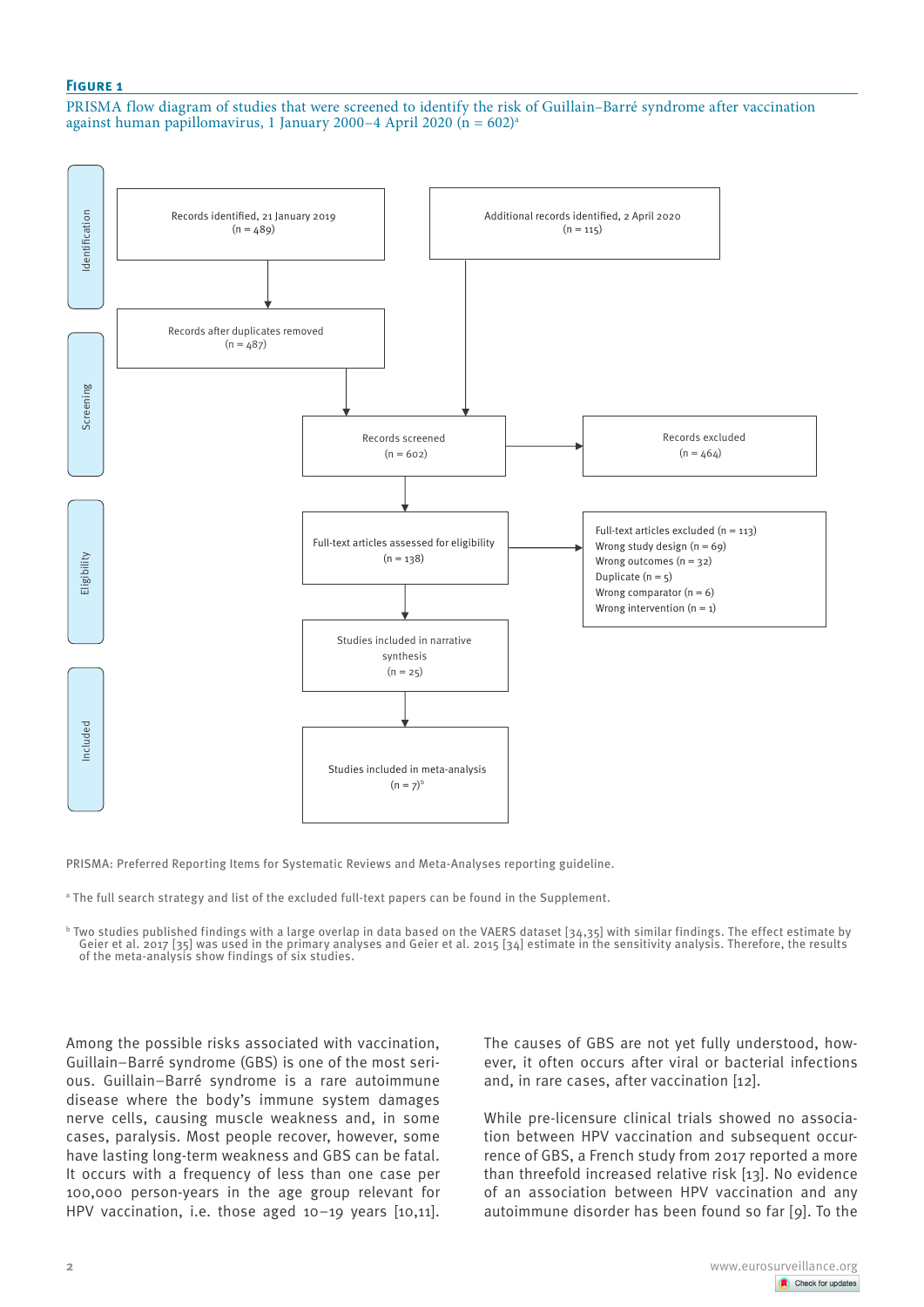best of our knowledge, there is no systematic literature review investigating the potential association between the HPV vaccination and GBS specifically. We assessed the available evidence on the risk of GBS after HPV vaccination by including both randomised controlled trials (RCT) and post-marketing non-randomised studies.

# **Methods**

We registered our systematic literature review protocol at the International Prospective Register for Systematic Reviews (PROSPERO) under the registration number CRD42019123533 [14]. We report our results according to the Preferred Reporting Items for Systematic Reviews and Meta-Analyses (PRISMA) reporting guideline [15]. We included all studies reporting on individuals aged 9 years and older (i.e. the licenced age) who have been vaccinated against HPV with one of these vaccines: the bivalent Cervarix; (ii) the 4-valent recombinant Gardasil and; (iii) the 9-valent Gardasil 9. We included all possible vaccination schedules, including stopped schedules.

We did not restrict any study design, however, we excluded studies lacking a comparator group. and any type of control group would suffice, given the fact that there is one (e.g. placebo, no/other vaccination). We did not restrict our search based on language or geography.

The outcome of interest was GBS after HPV vaccination, as sub-defined by Brighton criteria [16] and all other non-Brighton criteria. According to the Brighton criteria, GBS includes acute inflammatory demyelinating polyradiculoneuropathy and acute motor axonal neuropathy. Other, non-Brighton criteria include Miller Fisher syndrome, which is a subtype of GBS characteristically consisting of the triad of ataxia, areflexia, ophthalmoplegia, acute motor and sensory axonal neuropathy and overlap syndromes between GBS and Miller Fisher syndrome.

We reviewed all literature reporting on the risk of occurrence of GBS after HPV vaccination, published between 1 January 2000 and 21 January 2019 and indexed in Embase, MEDLINE and the Cochrane Central Register of Controlled Trials. On 2 April 2020, we updated our search and included an additional search for publications in PubMed. We provide the full search strategy in the Supplement. Additionally, we used the snowballing approach to include additional studies by hand-searching the citation lists of included studies.

# **Study selection and data collection**

We uploaded all records to Covidence, a screening and data extraction tool for systematic reviews. Two reviewers (TSB and TH) independently included and excluded studies, using a stepwise approach based on title and abstract screening and a subsequent full-text screening.

Subsequently, one reviewer (TSB) extracted data from the included studies using a pre-defined data extraction sheet (the data extraction sheet is included in the Supplement). The second reviewer (TH) revised the data extractions against the original papers to identify potential errors. In case of disagreement, a final decision was made by consensus between the reviewers.

From the included studies, we extracted: (i) information on the study set-up (design, location, study period and follow-up time in person-years, inclusion and exclusion criteria); (ii) study population, (sex; age; number of people included in total, and by vaccinated/control group); (iii) intervention (type of vaccine used); (iv) control group; (v) potential co-interventions and; (vi) outcome (GBS definition; source of outcome reporting; incidence in the HPV-vaccinated and control groups). When available, we also extracted the incidence rate (IR) and all reported measures of association, including the incidence rate ratio (IRR), relative risk (RR), odds ratio (OR), hazard ratio (HR) and potentially corrected confounding factors. Furthermore, we collected funding source and reported conflict of interest as risk of bias indicators.

# **Assessment of risk of bias and quality of the body of evidence**

Two reviewers (TSB and TH) independently assessed included studies for risk of bias. For RCT we used the revised Cochrane Collaboration's tool (RoB 2.0) [17] and for non-randomised studies the Risk of Bias in Non-randomized Studies - of Interventions (ROBINS-I) tool was used [18]. The overall assessment of the quality of the body of evidence followed the Grading of Recommendations Assessment, Development, and Evaluation (GRADE) approach [19] in its most recent version adapted for use of ROBINS-I [20].

# **Meta-analysis**

All relative effect measures were pooled into one relative effect measure (ratio). Between-study heterogeneity in random-effects meta-analysis is reported through I 2. Meta-analyses were conducted using the meta package in R version 3.6.3 (R Foundation for Statistical Computing, Vienna, Austria).

Pre-specified subgroup analyses were planned to explore the potential effect of study design, vaccine type (i.e. bivalent vaccine, 4-valent recombinant vaccine and 9-valent vaccine) and GBS case definition (Brighton vs non-Brighton) on the pooled effect estimate. When multiple studies were reporting on the same data source but with different subgroups of reporting timeframes, the most recent and/or most complete study was used for the primary analysis. Sensitivity analysis was performed by vaccine type and by outcome measurement to assess the robustness of the results of primary meta-analyses.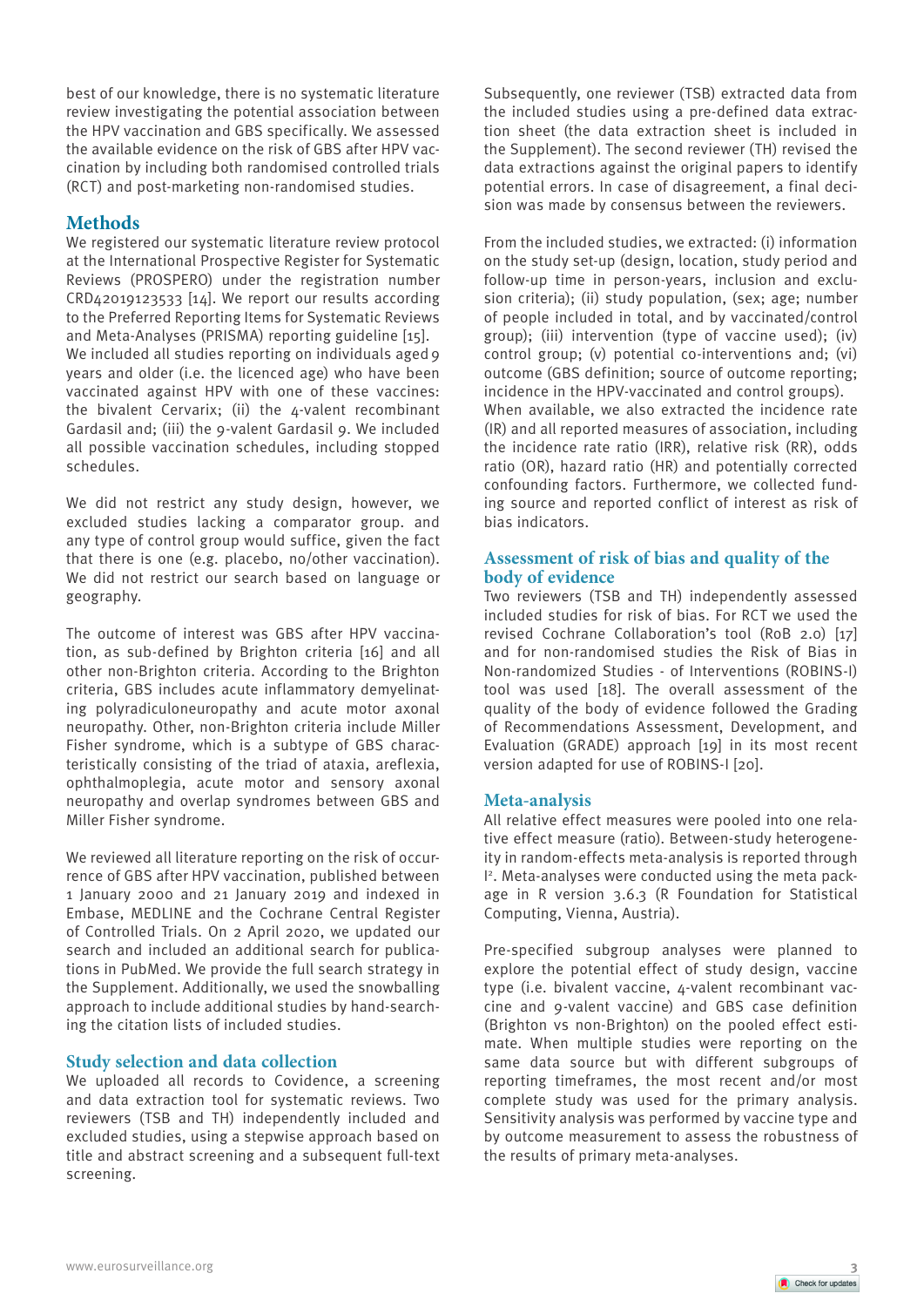|                                   |               |                  |                                                 | Selection criteria                                                                                                                                     |                                                                                      |                                              | Sex                  |                                |                                                                              |                                                           |                                                                                                |                         | Conflict of                                                                                                                                                         |                                                                                                                                                                                                            |
|-----------------------------------|---------------|------------------|-------------------------------------------------|--------------------------------------------------------------------------------------------------------------------------------------------------------|--------------------------------------------------------------------------------------|----------------------------------------------|----------------------|--------------------------------|------------------------------------------------------------------------------|-----------------------------------------------------------|------------------------------------------------------------------------------------------------|-------------------------|---------------------------------------------------------------------------------------------------------------------------------------------------------------------|------------------------------------------------------------------------------------------------------------------------------------------------------------------------------------------------------------|
| Study and<br>publication<br>year  | Country       | Study<br>period  | Study design                                    | Inclusion                                                                                                                                              | Exclusion                                                                            | Female%                                      | Male %               | Age at<br>enrolment<br>(years) | Number cases<br>/controls,<br>reports, or<br>doses                           | Participants                                              | Follow up/<br>time-window<br>vaccination<br>after                                              | Person-years            | Interest / study<br>sponsorship                                                                                                                                     | Statement                                                                                                                                                                                                  |
| Deceuninck<br>et al. 2018<br>[36] | Canada        | 1999-<br>2014    | population-based<br>Retrospective<br>ecological | diagnosis, hospitalised<br>GBS as a main                                                                                                               | nospitalisation in a<br>patient was retained<br>hospitalisation in<br>Only the first | 52                                           | $\frac{8}{4}$        | $7 - 17$                       | background<br>100 cases/<br>rate                                             | ₹                                                         |                                                                                                | 13,736,161              | Quebec Ministry<br>Social Services<br>of Health and                                                                                                                 | grants from GSK and<br>reimbursement to<br>attend an ad hoc<br>Pfizer and travel<br>Author received<br>advisory board<br>meeting of GSK                                                                    |
| Chao et al.<br>2012 [37]          | S             | $2006 -$<br>2008 | Cohort                                          | one dose or more of the<br>4-valent recombinant<br>All ages who received<br>membership before<br>month health plan<br>vaccine, with 212<br>vaccination | <12 month health plan<br>membership before<br>vaccination                            | 100                                          | $\frac{4}{2}$        | 99% was 9-26                   | ₹                                                                            | vaccinated/<br>561,457;<br>149,306<br>controls<br>412,151 | 180 days                                                                                       | 648,821                 | Merck and Co                                                                                                                                                        | Funded and employed<br>had significant input<br>by pharmaceutical<br>companies which<br>into the<br>study                                                                                                  |
| Gee et al.<br>2011 [38]           | ΩΠ            | $2006 -$<br>2009 | Cohort (VSD)                                    | Identified at the seven<br>VSD sites                                                                                                                   | $\widetilde{\Xi}$                                                                    | 100                                          | $\leq$               | $9 - 26$                       | vaccine doses<br>/ background<br>600,558<br>rate                             | $\stackrel{\triangle}{\geq}$                              | 42 days                                                                                        | ΝK                      | Projects contract'<br>Health Insurance<br>and Assessment<br>Plans, funded by<br>'Vaccine Safety<br>Surveillance<br>with America's<br>Supported<br>through<br>US CDC | Sanofi Pasteur, Wyeth<br>and MedImmune now<br>research support by<br>GSK, Merck and Co,<br>The authors report<br>(Pfizer), Novartis,<br>AstraZeneca                                                        |
| Gee et al.<br>2017 [39]           | SΠ            | $2006 -$<br>2015 | Cohort (VSD)                                    | One dose or more of the<br>4-valent recombinant<br>vaccine                                                                                             | $\widetilde{\Xi}$                                                                    | (calculated)<br>68.5                         | 31.5<br>(calculated) | $9 - 26$                       | doses/<br>background<br>2,773,185<br>rate                                    | $\stackrel{\triangle}{\geq}$                              | 42 days                                                                                        | $\frac{R}{R}$           | US CDC study                                                                                                                                                        | report are those of the<br>necessarily represent<br>the official position of<br>conclusions in this<br>authors and do not<br>"The findings and<br>the CDC."                                                |
| 2019 [40]<br>Donahue<br>et al.    | SΠ            | 2015-2017        | Cohort (VSD)                                    | One dose or more of the<br>4-valent recombinant<br>vaccine                                                                                             | uoses<42 days of a<br>previous dose in the<br>Doses<42 days of<br>same person        | 47.6                                         | 52.4                 | $9 - 29$                       | vaccinated;<br>historical<br>431,401<br>controls<br>128,645                  | 560,046                                                   | Up to 180<br>days                                                                              | $\frac{\alpha}{\alpha}$ | US CDC study                                                                                                                                                        | research support from<br>Pasteur, GSK, Protein<br>Science (now Sanofi<br>4 post-marketing<br>safety study), Sanofi<br>HPV4 vaccine phase<br>Pasteur), and Pfizer<br>Merck (including a<br>Author(s) report |
| Slade et al.<br>2009 [41]         | S             | 2006-<br>2008    | Cohort (VAERS)                                  | Reported between June<br>2006 and December<br>2008                                                                                                     | $\widetilde{\equiv}$                                                                 | 50                                           | 3                    | $6 - 29$                       | 12,424 reports<br>/ background<br>rate                                       | $\frac{4}{2}$                                             | $0 - 145$ days;<br>$(4-42 \text{ days})$<br>biologically<br>considered<br>plausible<br>6 weeks | $\frac{\alpha}{\alpha}$ | US CDC and FDA<br>study                                                                                                                                             | directly involved in all<br>no financial conflicts<br>of interest; CDC was<br>aspects of the study<br>The authors declare                                                                                  |
| Souayah et<br>al. 2011 [42]       | $\frac{2}{3}$ | $2006 -$<br>2009 | Case-control<br>(VAERS)                         | Reported between June<br>2006 and September<br>2009                                                                                                    | NA (case-control<br>study)                                                           | Licensed for women only<br>$\widetilde{\Xi}$ |                      | Mean: 16.7<br>(SD: 6.2)        | 31,819 reports;<br>13,115 HPV-<br>vaccinated/<br>13,801 other<br>vaccination | $\frac{4}{2}$                                             | s6 weeks                                                                                       | $\frac{R}{R}$           | $\frac{\alpha}{\alpha}$                                                                                                                                             | ž                                                                                                                                                                                                          |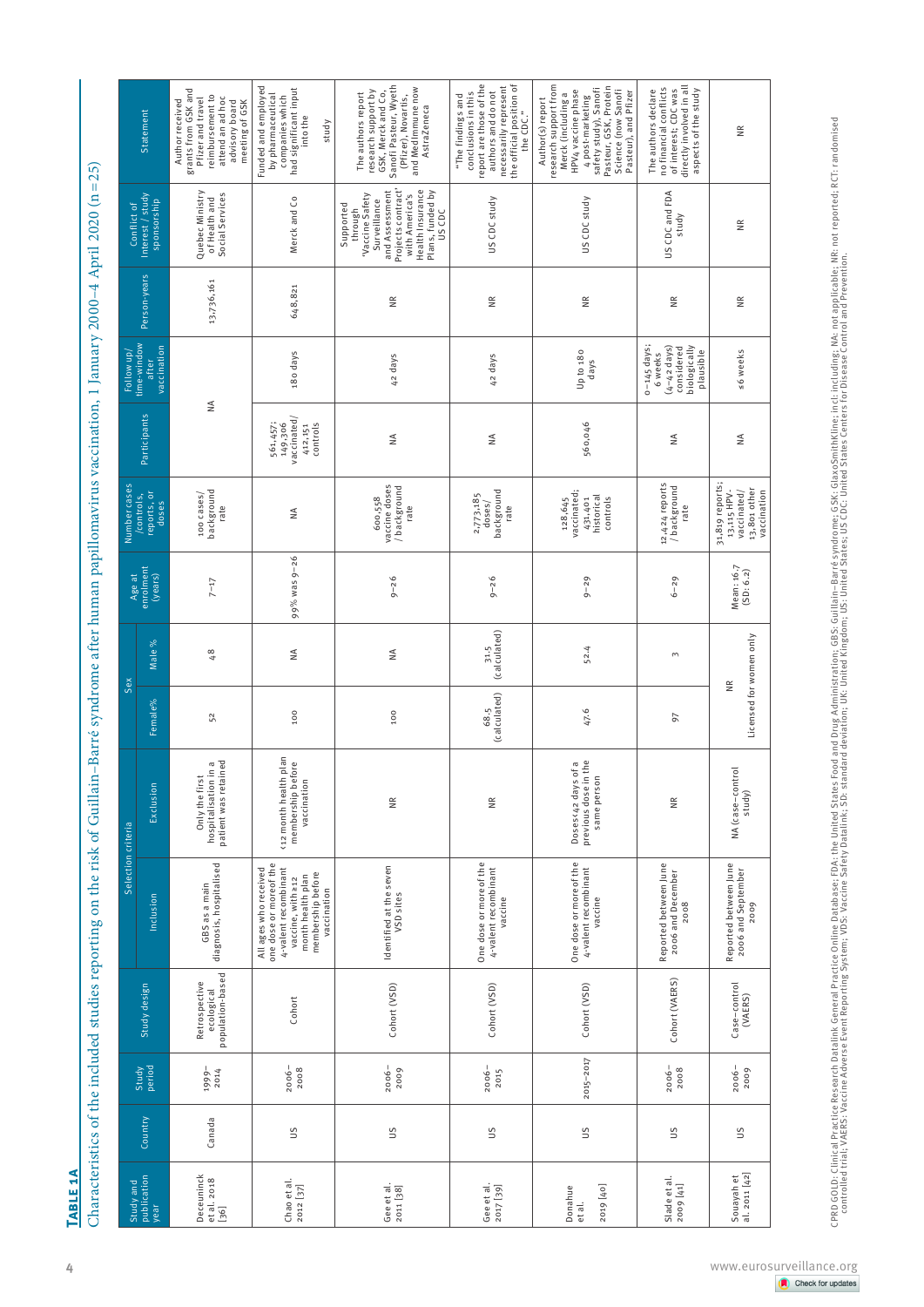**Table 1b**

| l<br>ĺ                                                                                                                                                                                                                              |
|-------------------------------------------------------------------------------------------------------------------------------------------------------------------------------------------------------------------------------------|
| Ì                                                                                                                                                                                                                                   |
|                                                                                                                                                                                                                                     |
|                                                                                                                                                                                                                                     |
|                                                                                                                                                                                                                                     |
|                                                                                                                                                                                                                                     |
|                                                                                                                                                                                                                                     |
| ׇ֚֘֝֬                                                                                                                                                                                                                               |
|                                                                                                                                                                                                                                     |
| $\frac{1}{2}$                                                                                                                                                                                                                       |
|                                                                                                                                                                                                                                     |
|                                                                                                                                                                                                                                     |
| I                                                                                                                                                                                                                                   |
|                                                                                                                                                                                                                                     |
|                                                                                                                                                                                                                                     |
|                                                                                                                                                                                                                                     |
|                                                                                                                                                                                                                                     |
|                                                                                                                                                                                                                                     |
|                                                                                                                                                                                                                                     |
|                                                                                                                                                                                                                                     |
|                                                                                                                                                                                                                                     |
|                                                                                                                                                                                                                                     |
|                                                                                                                                                                                                                                     |
|                                                                                                                                                                                                                                     |
|                                                                                                                                                                                                                                     |
|                                                                                                                                                                                                                                     |
|                                                                                                                                                                                                                                     |
|                                                                                                                                                                                                                                     |
|                                                                                                                                                                                                                                     |
|                                                                                                                                                                                                                                     |
|                                                                                                                                                                                                                                     |
|                                                                                                                                                                                                                                     |
|                                                                                                                                                                                                                                     |
|                                                                                                                                                                                                                                     |
|                                                                                                                                                                                                                                     |
|                                                                                                                                                                                                                                     |
|                                                                                                                                                                                                                                     |
|                                                                                                                                                                                                                                     |
|                                                                                                                                                                                                                                     |
|                                                                                                                                                                                                                                     |
|                                                                                                                                                                                                                                     |
|                                                                                                                                                                                                                                     |
|                                                                                                                                                                                                                                     |
|                                                                                                                                                                                                                                     |
|                                                                                                                                                                                                                                     |
|                                                                                                                                                                                                                                     |
| I                                                                                                                                                                                                                                   |
|                                                                                                                                                                                                                                     |
|                                                                                                                                                                                                                                     |
|                                                                                                                                                                                                                                     |
| is and the second second the second second second second second second second second second second second second second second second second second second second second second second second second second second second seco<br>I |
|                                                                                                                                                                                                                                     |
|                                                                                                                                                                                                                                     |
|                                                                                                                                                                                                                                     |
|                                                                                                                                                                                                                                     |
|                                                                                                                                                                                                                                     |
|                                                                                                                                                                                                                                     |
|                                                                                                                                                                                                                                     |
|                                                                                                                                                                                                                                     |
|                                                                                                                                                                                                                                     |
| j                                                                                                                                                                                                                                   |
| ֚                                                                                                                                                                                                                                   |
|                                                                                                                                                                                                                                     |
|                                                                                                                                                                                                                                     |
|                                                                                                                                                                                                                                     |
|                                                                                                                                                                                                                                     |
|                                                                                                                                                                                                                                     |
|                                                                                                                                                                                                                                     |
|                                                                                                                                                                                                                                     |
| ţ                                                                                                                                                                                                                                   |
|                                                                                                                                                                                                                                     |
|                                                                                                                                                                                                                                     |
|                                                                                                                                                                                                                                     |
|                                                                                                                                                                                                                                     |
|                                                                                                                                                                                                                                     |
|                                                                                                                                                                                                                                     |
|                                                                                                                                                                                                                                     |
|                                                                                                                                                                                                                                     |
|                                                                                                                                                                                                                                     |
|                                                                                                                                                                                                                                     |
|                                                                                                                                                                                                                                     |
| ت                                                                                                                                                                                                                                   |

| Statement                                          | they have no conflicts<br>The authors declare<br>of interest                                                              | The authors declare<br>no financial or non-<br>financial competing<br>interests                                                                                                                                          | The authors declare<br>conflicts of interest<br>that they have no | None                                                                                            | None                                                       | stages of the study<br>GSK involved in all<br>and analysis                                                    | stages of the study<br>GSK involved in all<br>and analysis                                                   | grants from several<br>Authors received<br>pharmaceutical<br>companies                                                                  | grants from several<br>Authors received<br>pharmaceutical<br>companies                                                            |
|----------------------------------------------------|---------------------------------------------------------------------------------------------------------------------------|--------------------------------------------------------------------------------------------------------------------------------------------------------------------------------------------------------------------------|-------------------------------------------------------------------|-------------------------------------------------------------------------------------------------|------------------------------------------------------------|---------------------------------------------------------------------------------------------------------------|--------------------------------------------------------------------------------------------------------------|-----------------------------------------------------------------------------------------------------------------------------------------|-----------------------------------------------------------------------------------------------------------------------------------|
| Interest / study<br>sponsorship<br>Conflict of     | Non-profit 501(c)<br>Illnesses Inc, by<br>a grant from the<br>Dwoskin Family<br>(3) Institute<br>Foundation<br>of Chronic | Lebanese Syrian<br>Institute awards<br>National Cancer<br>to the University<br>Comprehensive<br>of Alabama at<br>supported by<br>Cancer Center<br>Authors were<br>the American<br>Birmingham<br>Associated<br>Charities, | 501(c) 3 Institute<br>of Chronic<br>Non-profit<br>Illnesses       | US CDC study                                                                                    | None                                                       | GSK funded                                                                                                    | GSK funded                                                                                                   | National Institute<br>Welfare, GSK and<br>for Health and<br>Pfizer                                                                      | Research Area in<br>Research and<br>Epidemiology<br>the Strategic<br>for Strategic<br>Foundation<br>Swedish                       |
| Person-years                                       | $\frac{\alpha}{\beta}$                                                                                                    | $\frac{\kappa}{\kappa}$                                                                                                                                                                                                  | $\widetilde{\equiv}$                                              | ₹                                                                                               | ₹                                                          | $\frac{\alpha}{\alpha}$                                                                                       | $\frac{R}{R}$                                                                                                | 431,075                                                                                                                                 | 253,655                                                                                                                           |
| time-window<br>vaccination<br>Follow up/<br>after  |                                                                                                                           | $5 - 42$<br>days                                                                                                                                                                                                         |                                                                   | to Brighton<br>according<br>Partially<br>criteria                                               | ΝR                                                         | 12 months                                                                                                     | Up to 6.5<br>year                                                                                            | $0 - 180/181 -$<br>$365/3365$<br>days                                                                                                   | 180 days<br>after each<br>dose                                                                                                    |
| Participants                                       | $\frac{4}{2}$                                                                                                             | $\frac{4}{2}$                                                                                                                                                                                                            | $\frac{4}{2}$                                                     | $\frac{4}{2}$                                                                                   | ₹                                                          | 32,176                                                                                                        | 32,175                                                                                                       | vaccinated/<br>240,605;<br>$\frac{1}{2}$<br>134,615<br>105,990                                                                          | 70,265                                                                                                                            |
| Number cases<br>reports, or<br>doses<br>/controls, | 22,011 reports                                                                                                            | 14,822 reports;<br>vaccine reports<br>10,152 other<br>vaccination<br>4,670 HPV-<br>reports /                                                                                                                             | 48,852 reports                                                    | 19,760 4-valent<br>recombinant<br>60,461,220<br>vaccination<br>distributed<br>reports/<br>doses | 49,444 reports                                             | $\frac{4}{2}$                                                                                                 | $\frac{4}{2}$                                                                                                | $\frac{4}{2}$                                                                                                                           | $\leq$                                                                                                                            |
| Age at<br>enrolment<br>(years)                     | $18 - 39$                                                                                                                 | $9 - 26$                                                                                                                                                                                                                 | $6 - 39$                                                          | $11-17(40.7\%)$ ;<br>unknown<br>$(42.2\%)$                                                      |                                                            | 14.1 (SD: 0.76)<br>12-16 Mean:                                                                                | 14.1 (SD: 0.76)<br>12-16 Mean:                                                                               | $11 - 15$                                                                                                                               | $10 - 30$                                                                                                                         |
| Male %<br>Sex                                      | $\circ$                                                                                                                   | $37\%$                                                                                                                                                                                                                   | ₹                                                                 | 17.2                                                                                            | š                                                          | 36.2<br>(calculated)                                                                                          | 36.2<br>(calculated                                                                                          | ₹                                                                                                                                       | $\frac{4}{2}$                                                                                                                     |
| Female%                                            | 100                                                                                                                       | 63%                                                                                                                                                                                                                      | 100                                                               | 22.6% sex<br>unknown<br>60.2                                                                    |                                                            | (calculated)<br>63.8                                                                                          | (calculate)<br>63.8                                                                                          | 100                                                                                                                                     | 100                                                                                                                               |
| Exclusion                                          | NA (case-contro<br>study)                                                                                                 | $\widetilde{\equiv}$                                                                                                                                                                                                     | NA (case-control<br>study)                                        | ≨                                                                                               | $\frac{4}{2}$                                              | $\widetilde{\equiv}$                                                                                          | $\frac{\alpha}{\alpha}$                                                                                      | Persons who have been<br>vaccinated in clinical<br>trials before the NVP<br>were included in this<br>study (birth cohorts<br>1992-1995) | had died or emigrated<br>the start of individual<br>follow-up, those who<br>before the start of<br>Vaccinated before<br>follow-up |
| Selection criteria<br>Inclusion                    | Listed US residence                                                                                                       | 4-valent recombinant<br>vaccinations among<br>females and males<br>aged 9-26 years<br>All reports on the<br>vaccine or other                                                                                             | Listed US residence                                               | vaccine between 2009<br>4-valent recombinant<br>All reports on the<br>and 2015                  | vaccination between<br>All reports on HPV<br>2006 and 2017 | 33 major, non-adjacent<br>Finnish communities,<br>speaking; 1992-1995<br>Finnish or Swedish-<br>birth cohorts | 33 major, non-adjacent<br>Finnish communities,<br>speaking; 1992–1995<br>birth cohorts<br>Finnish or Swedish | Females                                                                                                                                 | or more autoimmune<br>All girls and women<br>living in Sweden,<br>diagnosed withone<br>diseases                                   |
| Study design                                       | Case-control<br>(VAERS)                                                                                                   | Cohort study<br>(VAERS)                                                                                                                                                                                                  | Case-control<br>(VAERS)                                           | Cohort (VAERS)                                                                                  | Cohort (VAERS)                                             | controlled tria<br>randomised<br>Community-                                                                   | Community-<br>based RCT                                                                                      | population-based<br>register cohort<br>observational<br>retrospective<br>Nationwide                                                     | Register-based<br>open cohort                                                                                                     |
| Study<br>period                                    | $2006 -$<br>2012                                                                                                          | $2010 -$<br>2012                                                                                                                                                                                                         | $2006 -$<br>2014                                                  | $2009 -$<br>2015                                                                                | $2009 -$<br>2015                                           | $2007 -$<br>2010                                                                                              | $2007 -$<br>2010                                                                                             | $2013 - 2016$                                                                                                                           | $2006 -$<br>2012                                                                                                                  |
| Country                                            | SΠ                                                                                                                        | SΠ                                                                                                                                                                                                                       | $\frac{5}{2}$                                                     | $\tilde{5}$                                                                                     | $\mathbf{S}$                                               | Finland                                                                                                       | Finland                                                                                                      | Finland                                                                                                                                 | Sweden                                                                                                                            |
| publication<br>Study and<br>year                   | Geier et al.<br>2015 [34]                                                                                                 | Ojha et al<br>2014 [43]                                                                                                                                                                                                  | Geier et al.<br>2017 [35]                                         | Arana et al.<br>2018 [44]                                                                       | Neha et al.<br>2020 [45]                                   | al. 2016 [24]<br>Lehtinen et                                                                                  | Biet al. 2018<br>$[25]$                                                                                      | Skufca et al.<br>2018 [26]                                                                                                              | al. 2016 [27]<br>Grönlund et                                                                                                      |

CPRD GOLD: Clinical Practice Research Datalink General Practice Online Database; FDA: the United States Food and Drug Administration; GBS: Guillain–Barré syndrome; GSK: GlaxoSmithKline; incl.including; NA: not applicable; CPRD GOLD: Clinical Practice Research Datalink General Practice Online Database; FDA: the United States Food and Drug Administration; GBS: Guillain-Barré syndrome; GSK: GlaxOSmithKline; including; NA: not applicable; NR: n controlled trial; VAERS: Vaccine Adverse Event Reporting System; VDS: Vaccine Safety Datalink; SD: standard deviation; UK: United Kingdom; US: United States; US CDC: United States Centers for Disease Control and Prevention.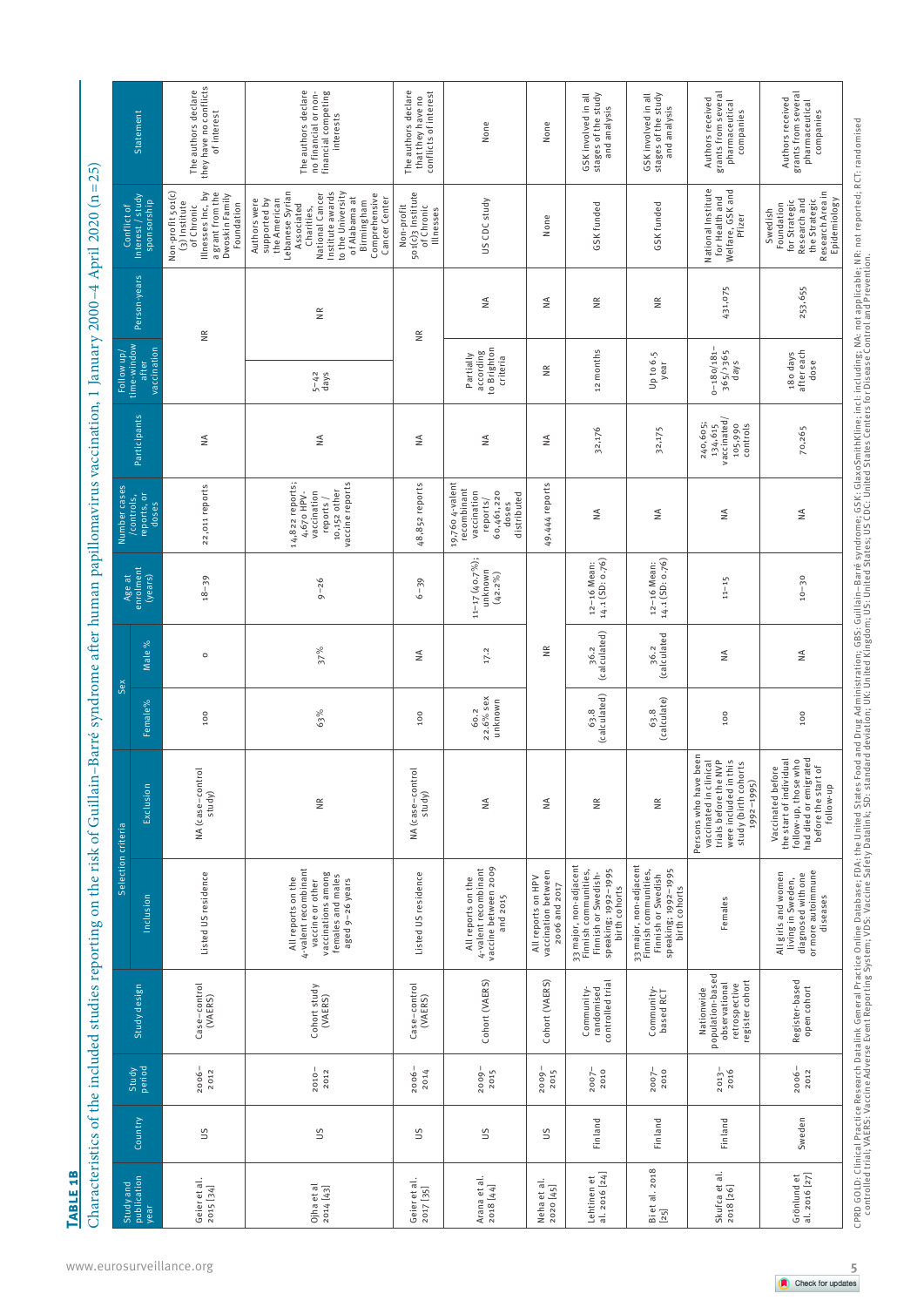| Ì<br>j                                                                                          |
|-------------------------------------------------------------------------------------------------|
| ľ                                                                                               |
|                                                                                                 |
|                                                                                                 |
|                                                                                                 |
| ֦                                                                                               |
|                                                                                                 |
| l                                                                                               |
|                                                                                                 |
| ֚֘֝֬<br>j<br>Í                                                                                  |
|                                                                                                 |
|                                                                                                 |
| l                                                                                               |
|                                                                                                 |
|                                                                                                 |
|                                                                                                 |
|                                                                                                 |
|                                                                                                 |
|                                                                                                 |
|                                                                                                 |
|                                                                                                 |
|                                                                                                 |
|                                                                                                 |
|                                                                                                 |
|                                                                                                 |
|                                                                                                 |
|                                                                                                 |
|                                                                                                 |
|                                                                                                 |
|                                                                                                 |
|                                                                                                 |
| I                                                                                               |
|                                                                                                 |
|                                                                                                 |
|                                                                                                 |
|                                                                                                 |
| i<br>Sa                                                                                         |
|                                                                                                 |
|                                                                                                 |
|                                                                                                 |
| ֧֧ׅ֧֧֧֧֧֧֧֧֧֧֧֧֧֧֧֧֧֧֧֛֪֧֛֚֚֚֚֚֚֚֚֚֚֚֚֚֚֚֚֚֚֚֚֚֚֚֚֚֚֚֚֚֝֡֡֓֡֞֝֓֝֓֓֓֝֬֝֬֝֬֝֬֝֬֝֬֝֬֝֬֝֬֝֬         |
|                                                                                                 |
|                                                                                                 |
|                                                                                                 |
|                                                                                                 |
| ו<br>ווי הוא ל                                                                                  |
|                                                                                                 |
| I                                                                                               |
|                                                                                                 |
|                                                                                                 |
|                                                                                                 |
| こうこうしょう                                                                                         |
|                                                                                                 |
| ֖֖֖֖֧ׅ֖֧֖֧֧֪ׅ֖֧֧֪֪֪֪֪֪֪֪֪֪֪֪֪֪֪֪֪֪֪֪֪֪֪֪֪֪֪֪֪֪֪ׅ֧֚֚֚֚֚֚֚֚֚֚֚֚֚֚֚֚֚֚֚֚֚֚֚֚֚֚֚֚֚֡֝֝֟֓֡֞֬֝֓֞֝֬֝֬֞֞ |
| ֚֘֝֕<br>֖֖֖֖֖֧֪ׅ֖֧֪֪֪ׅ֧֪֪֪֪֪֪ׅ֧֚֚֚֚֚֚֚֚֚֚֚֚֚֚֚֚֚֚֚֚֚֚֬֝֓֡֝֓֞֡֡֡֬֓֞֡֓֞                           |
|                                                                                                 |
|                                                                                                 |
|                                                                                                 |
|                                                                                                 |
|                                                                                                 |
|                                                                                                 |
| l                                                                                               |
|                                                                                                 |
|                                                                                                 |
|                                                                                                 |
|                                                                                                 |
|                                                                                                 |
|                                                                                                 |
|                                                                                                 |
|                                                                                                 |
|                                                                                                 |
|                                                                                                 |
|                                                                                                 |
|                                                                                                 |
|                                                                                                 |
|                                                                                                 |
|                                                                                                 |
|                                                                                                 |
|                                                                                                 |
| I                                                                                               |
|                                                                                                 |
|                                                                                                 |

|                                           |                          |                     |                                                                      |                                                                                                                                            | Selection criteria                                                                                                                 |         | Sex                                                          |                                                         | Number cases                                                                                                       |                                                                                          |                                                                                |                         |                                                                                                                                   |                                                                                                                                            |
|-------------------------------------------|--------------------------|---------------------|----------------------------------------------------------------------|--------------------------------------------------------------------------------------------------------------------------------------------|------------------------------------------------------------------------------------------------------------------------------------|---------|--------------------------------------------------------------|---------------------------------------------------------|--------------------------------------------------------------------------------------------------------------------|------------------------------------------------------------------------------------------|--------------------------------------------------------------------------------|-------------------------|-----------------------------------------------------------------------------------------------------------------------------------|--------------------------------------------------------------------------------------------------------------------------------------------|
| Study and<br>publication<br>year          | Country                  | Study<br>period     | Study design                                                         | Inclusion                                                                                                                                  | Exclusion                                                                                                                          | Female% | Male %                                                       | Age at<br>enrolment<br>(years)                          | /controls,<br>reports, or<br>doses                                                                                 | Participants                                                                             | Follow up/<br>time-window<br>after<br>vaccination                              | Person-years            | Interest / study<br>sponsorship<br>Conflict of                                                                                    | Statement                                                                                                                                  |
| Hviid et al.<br>2018 [28]                 | Denmark<br>Sweden<br>and | $2006 -$<br>2013    | Register-based<br>cohort                                             | Sweden and Denmark<br>All women living in                                                                                                  | Bivalent vaccination                                                                                                               | 100     | $\frac{4}{2}$                                                | $18 - 44$                                               | ≨                                                                                                                  | 3,126,790; 8%<br>92% controls<br>vaccinated/                                             | $0 - 179/2180$<br>days/any                                                     | 16,386,459              | Medical Research<br>Institutet, Danish<br>research Areas,<br>and Strategic<br>Novo Nordisk<br>Foundation<br>Karolinska<br>Council | grants from several<br>Authors received<br>pharmaceutical<br>companies                                                                     |
| Frisch et al.<br>2018 [29]                | Denmark                  | $2006 -$<br>$2016$  | National cohort                                                      | Denmark in 1988-2006<br>All boys born in                                                                                                   | GBS diagnosis before<br>study entry                                                                                                | ₹       | 100                                                          | Mean: 11.8<br>(SD: 2.5)                                 | $\circ$                                                                                                            | 7,384                                                                                    | $0 - 180 / 180$<br>days                                                        | 4,200,000               | Danish Medicines<br>Agency; Danish<br>Cancer Society                                                                              | None                                                                                                                                       |
| Bensouda et<br>al. 2014 [30]<br>Grimaldi- | France                   | 2007-<br>2011       | Case-control                                                         | 113 specialised centres<br>autoimmune disorders<br>cases of six types of<br>recruited incident<br>(incl. GBS)                              | NR                                                                                                                                 | 100     | ₹                                                            | $14 - 26$                                               | cases / 1,096<br>and probable<br>269 definite<br>Total: 1,365;<br>15 cases/91<br>GBS: 106;<br>controls<br>controls | ₹                                                                                        | $s$ 2 months                                                                   | ã                       | Sanofi Pasteur<br><b>MSD</b>                                                                                                      | ≝                                                                                                                                          |
| Bensouda et<br>al. 2017 [31]<br>Grimaldi- | France                   | $2007 -$<br>2014    | Case-control                                                         | to undergo a telephone<br>Living in France; able<br>interview in French<br>(participants or<br>parents)                                    | Patients with a lifetime<br>une<br>$\vec{a}$<br>disease suspected<br>history of autoimm<br>inclusion                               | 100     | $\stackrel{\triangle}{\ge}$                                  | Median cases:<br>referents 19.9<br>20.1 years/<br>years | 1,869 referents<br>Total: 2,463;<br>GBS: 143; 13<br>cases/130<br>478 cases,<br>referents                           | $\frac{4}{2}$                                                                            | $\leq 42$ days                                                                 | $\frac{\alpha}{\alpha}$ | involvement of<br>Financial<br>GSK                                                                                                | grants from several<br>Authors received<br>pharmaceutical<br>companies                                                                     |
| al. 2017 [13]<br>Miranda et               | France                   | 2013<br>2008        | observational<br>Longitudinal<br>cohort                              | years covered by the<br>All girls aged 13-16<br>general insurance<br>scheme                                                                | of interest before entry<br>vaccination; any of the<br>ses<br>autoimmune disea<br>History of HPV<br>to the cohort.                 | 100     | $\frac{4}{2}$                                                | Median: 13.5<br>(SD: 0.87)                              | ≨                                                                                                                  | 2, 252, 716;<br>vaccinated,<br>1,410,596<br>842,120<br>controls                          | Mean: 33<br>months                                                             | 6,139,981               | $\frac{\alpha}{\alpha}$                                                                                                           | None                                                                                                                                       |
| Andrews et<br>al. 2017 [32]               | (England)<br>š           | 2016<br>2007        | Self-controlled<br>case series                                       | mention of ICD-10 code<br>for GBS (G610) in any of<br>the 20 diagnosis fields<br>Admissions with any                                       | $\widetilde{\equiv}$                                                                                                               | 100     | ₹                                                            | $11 - 19$                                               | $\stackrel{\triangle}{\ge}$                                                                                        | 100                                                                                      | 365/0-1837<br>$365$ days<br>$0 - 91/92 -$<br>$183/184 -$<br>$0 - 365$<br>Up to | $\frac{\alpha}{\alpha}$ | Public Health<br>England                                                                                                          | None                                                                                                                                       |
| Cameron et<br>al. 2016 [23]               | (Scotland)<br>š          | 2014<br>$2004 -$    | Ecological                                                           | Hospital admissions in<br>Scotland, a selection of<br>Scotland, a selection<br>60 conditions                                               | ≝                                                                                                                                  |         | NR; females and males<br>male as controls                    | $12 - 18$                                               |                                                                                                                    | $\widetilde{\Xi}$                                                                        | NA; rate per<br>population                                                     | ã                       | None                                                                                                                              | None                                                                                                                                       |
| al. 2016 [33]<br>Willame et               | š                        | $2005 -$<br>2010    | Pooled analysis<br>of observational<br>cohort studies<br>(CPRD GOLD) | unexposed cohorts:<br>historical female,<br>concurrent male, and<br>historical male<br>One exposed female<br>cohort and three              | De-enrolment date<br>(death date or date<br>of lost to follow-up)<br>occurred before the<br>study start date                       |         | Four cohorts: two female<br>cohorts, two male cohorts        | $15.3-16.0$ (SD:<br>2.0-2.1)<br>9-25 mean<br>range:     | ≨                                                                                                                  | 259, 879;<br>64, 705<br>vaccinated/<br>194,192<br>controls                               | $1 - 21$ months                                                                | 259,273                 | GSK Biologicals<br>SA                                                                                                             | results, and approved<br>the manuscript<br>GSK Biologicals<br>SA designed the<br>study, collected<br>and analysed data,<br>interpreted the |
| Verstraeten<br>et al. 2008<br>[46]        | $\frac{\alpha}{\alpha}$  | $mid-z007$<br>Up to | Pooled analysis<br>of RCT                                            | vaccines conducted<br>by GSK Biologicals or<br>collaborators<br>All completed or<br>ongoing RCT of<br>ASo4 adjuvanted<br>HPV2, HSV and HBV | New investigational<br>HPV vaccine in an early<br>development phase,<br>for which winited<br>for aftery data winited<br>savailable |         | 16 trials: 15 only<br>females, one with males<br>and females | $10 - 72$                                               | $\stackrel{\triangle}{\geq}$                                                                                       | 19,437 controls<br>39,160; 19,732<br>vaccinated/<br>Total: 68,512<br>vaccinated:<br>HP∨- | Mean: 21.4<br>months                                                           | $\frac{R}{R}$           | GSK Biologicals                                                                                                                   | All authors are<br>employed by GSK<br>Biologicals; no other<br>conflicts declared                                                          |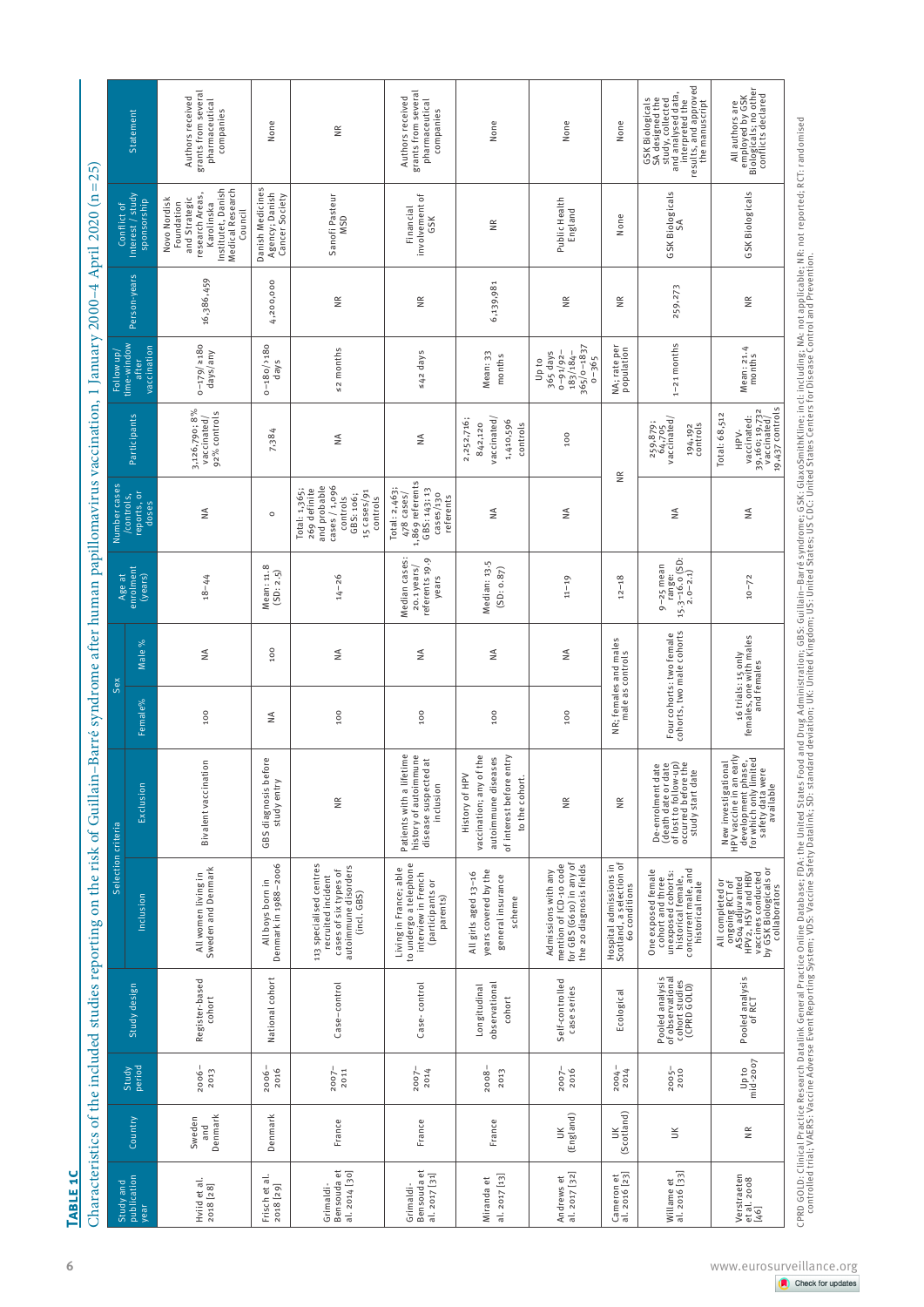# **Public health perspective**

To assess the public health implications of our findings, we calculated the number needed to harm (NNH) to generate one additional case of GBS using GRADEprofiler version 3.6 (Informer Technologies, Los Angeles, United States (US)), based on the pooled findings of this study and the baseline risk for the age group of 10–19-year-olds (males: 0.97/100,000; females: 0.55/100,000; overall 0.75/100,000) [21]. For comparison, the number needed to vaccinate (NNV) was calculated in respect to the prevention of one case of cervical cancer [22].

# **Results**

In total, we identified and screened 602 citations and included 25 studies (Figure 1).

# **Study characteristics**

## **Population**

The 25 included studies (Table 1) were conducted between 1999 and 2017. Twelve studies were conducted in Europe [13,23-33] and 12 studies were conducted in North America [34-45]. One study reported pooled RCT outcomes [46] without reporting the study location(s).

While most study populations comprised of adolescents, older and younger participants were also included. Age ranged from 6–72 years. We planned for inclusion of people aged 9 years and older  $[14]$  because the HPV vaccines are approved for people aged 9 years and older. However, for completeness, we decided not to exclude studies reporting on a broader age group. The majority of studies reported exclusively on the vaccination of girls and women. Twelve studies reported exclusively on females (100% females in 11 studies and 97% females in one study), nine studies reported on both sexes (some of which had males only as comparator), one study reported exclusively on males and three studies did not report the sex of the participants (Table 1).

The included studies comprised data of more than 10 million reports in total. Of 25 studies, 14 reported the number of cases/controls, reports or vaccine doses (range: 4,133,370–4,415,894), 10 studies reported the number of participants (range: 6,622,607–6,843,326) and one study [23] did not report any number of participants, reports or case/control numbers.

Three studies had a randomised design: two studies reported on the same community-based randomised controlled trial [24,25] and one was a pooled analysis of RCT [46]. The remaining 22 studies had a non-randomised design [13,23,26-45]: 14 cohort studies, five case–control studies, two ecological studies and one self-controlled case series. The cohort studies were based on either registry data, adverse event notification data and/or clinical or hospital databases.

## **Intervention**

Fourteen of 25 studies reported exclusively on vaccination with the 4-valent recombinant vaccine [27-30,34- 39,41-44] and five reported exclusively on the bivalent vaccine [24-26,33,46] (Table 2). Three studies reported on both the 4-valent recombinant vaccine and the bivalent vaccine [13,31,32], while one reported only on the 9-valent vaccine [40]. Two studies did not specify the type of HPV vaccine used [23,45].

### **Comparator**

Studies compared the risk of occurrence of GBS after HPV vaccination to either the risk of GBS after no vaccine (e.g. non-targeted populations such as boys), to another vaccine e.g. hepatitis B (HBV vaccine), meningococcus or influenza vaccine), or against historical background rates (Table 2). Case–control studies compared frequency of HPV vaccination in GBS cases to the frequency of HPV vaccination in controls; the controls being the general population or other adverse events reported to the vaccine safety registry.

## **Outcome**

The duration of follow-up time varied, ranging from 42 to 180 days post-vaccination to the total accumulated number of person-years available in the registry or medical records. Eight studies reported the total follow-up time [13,26-29,33,36,37], which adds up to 42,055,425 reported person-years in total.

While five studies referred to the Brighton criteria for GBS case definitions [30,38,39,41,44], in the majority of studies GBS diagnosis was based on original and expanded International Classification of Diseases codes (ICD-9 and ICD-10) as well as other coding systems such as Medcode, MedDRA and VAERS and freetext notes in medical files (Table 2).

#### **Risk of bias**

We summarised the findings of our risk of bias assessment in Figure 2 and Supplementary Table S3. The risk of bias in the community-based RCT by Lehtinen et al. and Bi et al. [24,25] was considered to be low for most indicators, but high regarding the selection of the reported results, which was limited for GBS. We were not able to assess the risk of bias in the pooled analysis of 42 studies by Verstraeten et al. [46], of which 16 reported HPV vaccination, because of the complexity of the pooled design and lack of reporting of the key indicators for the risk of bias assessment. The risk of bias in 14 of 22 non-randomised studies was assessed as being critical and eight studies were assessed as being at serious risk of bias. The risk of bias was mostly introduced by the critical risk of confounding (i.e. lack of confounding correction), or because of the outcome measurement i.e. GBS diagnosis not based on Brighton criteria [15]. Risk of bias because of the classification of the intervention (vaccination status) was moderate when based on a registry and critical when self-reported. Less than 10 studies per outcome and per study design were available for pooling, which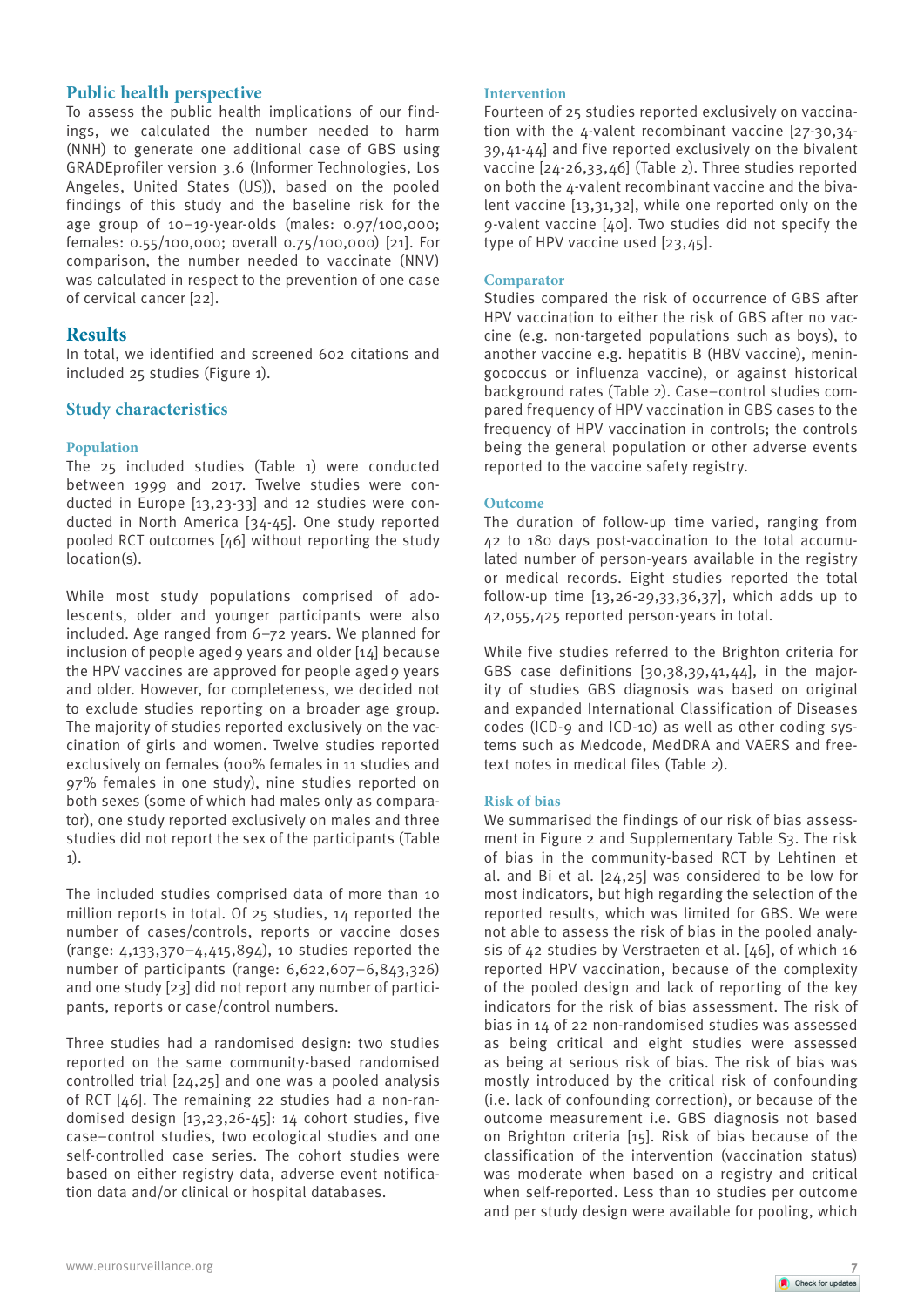|                                  |                                                 |                         |                                                                                                                                     | Outcome                                                             | ≃                    |                         | After HPV vaccination                 |                                                           |                                        | Comparator                                                      |                                                                                                                                                 |                                                                          | Ratio/comparison                                                         |
|----------------------------------|-------------------------------------------------|-------------------------|-------------------------------------------------------------------------------------------------------------------------------------|---------------------------------------------------------------------|----------------------|-------------------------|---------------------------------------|-----------------------------------------------------------|----------------------------------------|-----------------------------------------------------------------|-------------------------------------------------------------------------------------------------------------------------------------------------|--------------------------------------------------------------------------|--------------------------------------------------------------------------|
| Study and<br>publication<br>year | Study design                                    | Vaccine                 | Comparator                                                                                                                          | GBS diagnosis                                                       | irighton<br>criteria | Person-years            | cases of GBS<br>Number of             | Incidence rate                                            | Person-years                           | Number of cases<br>of GBS                                       | Incidence rate                                                                                                                                  | Estimator                                                                | corrected for<br>Confounders                                             |
|                                  |                                                 |                         |                                                                                                                                     |                                                                     |                      | Age $7-8$<br>₹          | ₹                                     | ≨                                                         | Girls: 1,190,724<br>Boys: 1,247,827    | $\sim$<br>Girls: 6 Boys:                                        | Girls: 0.50 Boys:<br>0.24/ 100,000 PV                                                                                                           |                                                                          |                                                                          |
|                                  |                                                 |                         |                                                                                                                                     |                                                                     |                      | Age 9:<br>211, 291      | $\overline{\phantom{a}}$              | $0.47(0.01 - 2.64)/$<br>100,000 py                        | Girls: 402,129<br>Boys: 642,494        | $\overline{\phantom{a}}$<br>Boys:<br>Girls: 2                   | Girls: 0.50 Boys:<br>0.16 /100,000 PV                                                                                                           |                                                                          |                                                                          |
| Deceuninck et<br>al. 2018 [36]   | Retrospective<br>ecological<br>population-based | 4-valent<br>recombinant | No vaccine; non-targeted<br>boys and girls                                                                                          | ICD-9 (357.0) or<br>ICD-10 (G61.0) as<br>main diagnosis             | $\frac{1}{2}$        | Age 10-13:<br>NA        | ≨                                     | ≨                                                         | Girls: 2,539,304<br>Boys:<br>2,658,862 | Girls: 15 Boys: 19                                              | Girls: 0.59 Boys:<br>0.71 /100,000 PV                                                                                                           | $\cdot$<br>Adjusted RR:<br>0.81 (95% Cl:<br>0.29–2.26)                   | Sex, age, year of<br>GBS diagnosis,<br>H1N1 influenza<br>pandemic period |
|                                  |                                                 |                         |                                                                                                                                     |                                                                     |                      | Age 14:<br>222,751      | $\overline{\phantom{a}}$              | $0.45(0.01-2.50)/$                                        | Girls: 433,953<br>Boys: 685,925        | S<br>Boys:<br>Girls: 2                                          | Girls: 0.46 Boys:<br>0.73 /100,000 PY                                                                                                           |                                                                          |                                                                          |
|                                  |                                                 |                         |                                                                                                                                     |                                                                     |                      | Age 15-17:<br>124,953   | $\mathsf N$                           | 1.60 (0.19–5.78)/<br>100,000 py                           | Boys: 17,85,852<br>Girls: 1,590,104    | 20<br>23 Boys:<br>Girls:                                        | Girls: 1.45 Boys:<br>1.12 /100,000 PY                                                                                                           |                                                                          |                                                                          |
| ${\frac{1}{2012}}$ [37]          | Cohort                                          | 4-valent<br>recombinant | No vaccine                                                                                                                          | ICD-9 (original<br>and expanded)                                    | $\frac{1}{2}$        | $\frac{\kappa}{\kappa}$ | $\circ$                               | ≨                                                         | $\widetilde{\equiv}$                   | $\circ$                                                         | $\widetilde{\equiv}$                                                                                                                            | $\frac{D}{Z}$                                                            | ₹                                                                        |
| Gee et al. 2011<br>[38]          | Cohort (VSD)                                    | 4-valent<br>recombinant | Historical background<br>rate using HCUP data                                                                                       | $ICD - 9 (357.0)$                                                   | Yes                  | $\frac{\alpha}{\alpha}$ | $\circ$                               | ₹                                                         | $\widetilde{\Xi}$                      | $\circ$                                                         | background IR<br>(per 100,000 py),<br>per age group<br>(years):<br>15-17: 2.130;<br>18-26: 2.251<br>9-10: 0.945;<br>11-14: 1.257;<br>Historical | $\widetilde{\Xi}$                                                        | ₹                                                                        |
| Gee et al. 2017<br>[39]          | Cohort (VSD)                                    | 4-valent<br>recombinant | Published background<br>rate                                                                                                        | $ICD - 9 (357.0)$                                                   | Yes                  | NR                      | case/2,773,185<br>vaccinations<br>One | Cumulative<br>incidence for 1–42<br>day interval:<br>0.36 | ≨                                      | Expected number<br>of cases per one<br>million vaccine<br>doses | py among a<br>population aged<br>11–18 years<br>o.55 chart-<br>confirmed GBS<br>cases/ 100,000                                                  | Not reported;<br>attributable<br>risk: o                                 | ₹                                                                        |
| Donahue et al.<br>2019 [40]      | Cohort (VSD)                                    | 9-valent                | Historical comparison<br>(2007–2014), concurrent<br>comparison                                                                      | $[CD-10 (G61.0)$                                                    | $\frac{1}{2}$        | $\frac{\alpha}{\alpha}$ | $\circ$                               | $\circ$                                                   | $\widetilde{\Xi}$                      | $\sim$                                                          | ₹                                                                                                                                               | Not possible                                                             | ₹                                                                        |
| Slade et al.<br>2009 [41]        | Cohort (VAERS)                                  | recombinant<br>4-valent | females aged 9–26 years<br>(based on Healthcare<br>Cost and Utilisation<br>Background rate for<br>Project data for<br>$2000 - 2004$ | or Guillain - Barré<br>containing GBS<br>MedDRA term<br>GBS or text | Yes                  | $\frac{\alpha}{\alpha}$ | 12 cases by<br>Brighton<br>criteria   | Reporting rate 0.3/<br>100,000 PV                         | $\widetilde{\equiv}$                   | Background rate<br>of GBS among<br>9-26-year-old<br>females     | 1.57/100,000 py<br>Reporting rate                                                                                                               | $6 - 29 - year$ -olds<br>Proportional<br>reporting<br>$0.4$ in<br>ratio: | $\frac{0}{2}$                                                            |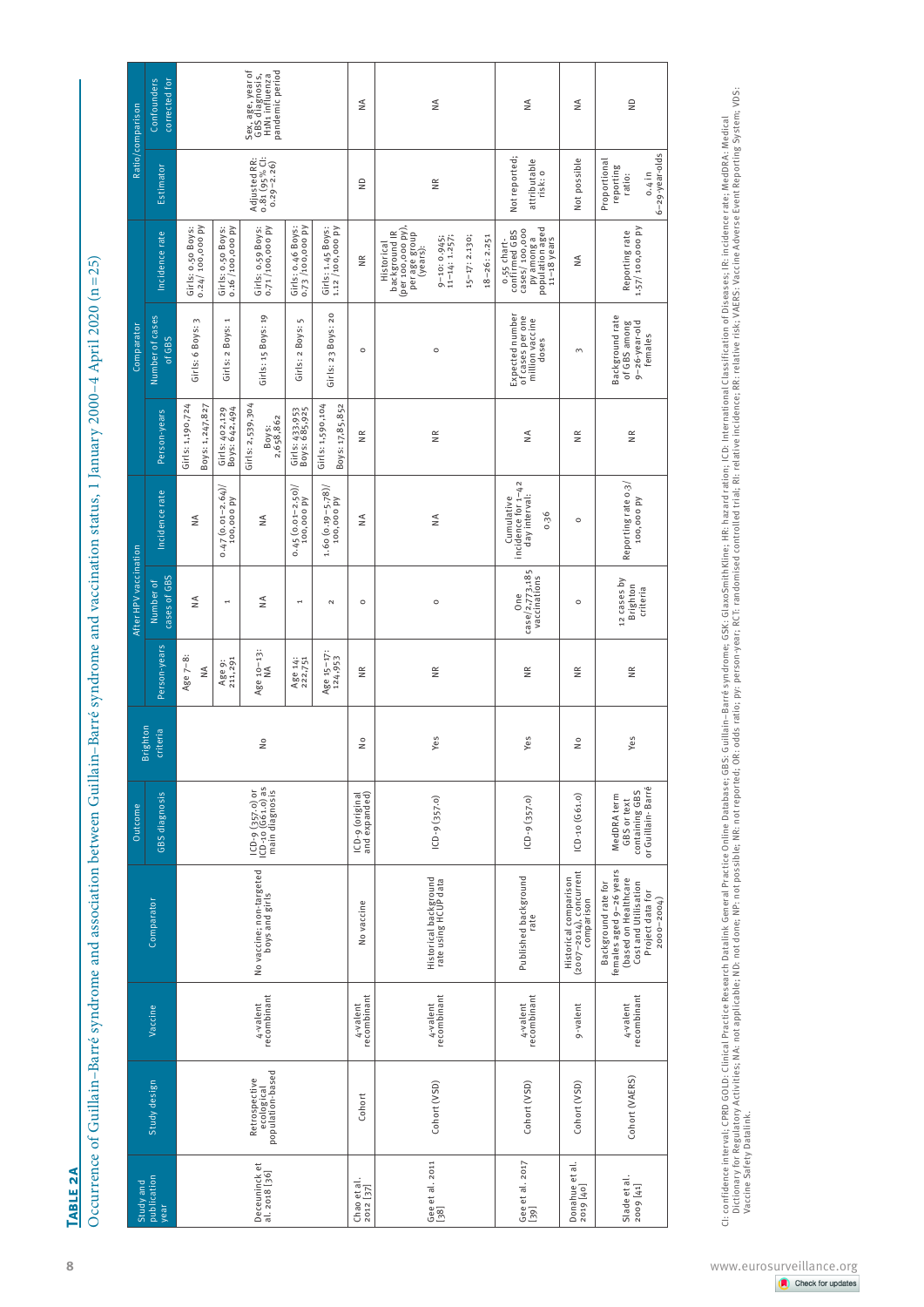TABLE<sub>2B</sub> **Table 2b**

Occurrence of Guillain-Barré syndrome and association between Guillain-Barré syndrome and vaccination status, 1 January 2000-4 April 2020 (n=25) Occurrence of Guillain–Barré syndrome and association between Guillain–Barré syndrome and vaccination status, 1 January 2000–4 April 2020 (n=25)

| Ratio/comparison      | Confounders<br>corrected for | $\frac{4}{2}$                                                                                                                                                                                                                                                                                                                                                                                      | S                                                                                                               | €                                          | €                                                                                                               | ≨                                                                  | $\stackrel{\triangle}{=}$                 | ≨                                      | ≨                        |
|-----------------------|------------------------------|----------------------------------------------------------------------------------------------------------------------------------------------------------------------------------------------------------------------------------------------------------------------------------------------------------------------------------------------------------------------------------------------------|-----------------------------------------------------------------------------------------------------------------|--------------------------------------------|-----------------------------------------------------------------------------------------------------------------|--------------------------------------------------------------------|-------------------------------------------|----------------------------------------|--------------------------|
|                       | Estimator                    | GBS within the<br>reported more<br>post-Gardasil<br>post-Gardasil<br>'Nearly a 2.5<br>first 2 weeks<br>GBS within 6<br>population.<br>Compared to<br>the first two<br>vaccination"<br>greater risk<br>of acquiring<br>compared to<br>weeks after<br>weeks post-<br>the general<br>to 10-times<br>vaccination<br>GBS within<br>the VAERS<br>Menactra,<br>database<br>Gardasil<br>when<br>$\epsilon$ | $OR: 0.75 (95%$<br>CI: 0.42-1.3)<br>Unadjusted                                                                  | PRR: 0.54<br>$(95%$ Cl:<br>$0.26 - 1.1$    | Unadjusted<br>$(95\%$ Cl:<br>0.601-1.45)<br>OR: 0.839                                                           | NA                                                                 | Not possible                              | Not possible                           | Not possible             |
|                       | Incidence rate               | Weekly reporting<br>2.57/10,000,000<br>1.3/10,000,000;<br>average weekly<br>incidence<br>3/10,000,000;<br>Meningococca<br>first 6 weeks:<br>population:<br>rate in the<br>Influenza<br>vaccine:<br>vaccine:<br>general<br>$0.65 -$                                                                                                                                                                 | ΒŘ                                                                                                              |                                            | Β                                                                                                               | ΒŘ                                                                 | S                                         | 12 month follow<br>No case during<br>읍 | Not possible             |
| Comparator            | Number of cases<br>of GBS    | 34-134/10,000,000<br>general population:<br>Influenza vaccines:<br>annual incidence<br>Meningococcal<br>first 6 weeks:<br>132; average<br>vaccine: 42;<br>Within the                                                                                                                                                                                                                               | 16,808 controls<br>79 cases/                                                                                    | š                                          | 140 cases/33,328<br>controls                                                                                    |                                                                    |                                           | $\circ$                                | $\overline{\phantom{a}}$ |
|                       | Person-years                 | $\frac{1}{2}$                                                                                                                                                                                                                                                                                                                                                                                      |                                                                                                                 | /10,152 reports<br>36 cases<br>$(0.35\%)$  |                                                                                                                 | NA                                                                 | $\frac{\alpha}{\alpha}$                   | ≝                                      | 75,460.8 years           |
|                       | Incidence rate               | Weekly reporting<br>rate in the first<br>6 weeks: 6.6/<br>10,000,000                                                                                                                                                                                                                                                                                                                               | $\frac{\alpha}{\alpha}$                                                                                         | $\widetilde{\Xi}$                          | $\frac{4}{2}$                                                                                                   |                                                                    |                                           | No case during 12<br>month follow up   | Not possible             |
| After HPV vaccination | cases of GBS<br>Number of    | within the first<br>34 cases<br>6 weeks                                                                                                                                                                                                                                                                                                                                                            | 5,106 controls<br>18 cases/                                                                                     | /4,670 reports<br>Nine cases<br>$(0.19\%)$ | cases/15,330<br>controls<br>54                                                                                  | 14 by Brighton<br>criteria                                         | 26                                        | $\circ$                                | $\circ$                  |
|                       | Person-years                 | $\frac{\alpha}{\alpha}$                                                                                                                                                                                                                                                                                                                                                                            | $\frac{\alpha}{\alpha}$                                                                                         | $\frac{\alpha}{\alpha}$                    | $\frac{\alpha}{\alpha}$                                                                                         | ΝK                                                                 | ₹                                         | $\frac{\alpha}{\alpha}$                | 63,9327<br>years         |
|                       | <b>Brighton</b><br>criteria  | $\frac{1}{2}$                                                                                                                                                                                                                                                                                                                                                                                      | $\frac{1}{2}$                                                                                                   | š                                          | ş                                                                                                               | Yes                                                                | $\stackrel{\circ}{\simeq}$                | å                                      | $\frac{1}{2}$            |
| Outcome               | GBS diagnosis                | test results were<br>clinical findings<br>Guillain-Barré<br>and diagnostic<br>board-certified<br>neuromuscular<br>reviewed by a<br>Keyword and<br>subject term<br>syndrome';<br>specialist                                                                                                                                                                                                         | VAERS code:<br>10018767                                                                                         | MedDRA term:<br>Guillain-Barré<br>syndrome | VAERS code:<br>10018767                                                                                         | MedDRA terms:<br>Guillain-Barré<br>syndrome and<br>clinical review | Guillain-Barré<br>MedDRA term<br>syndrome | $ICD-10$                               | $ICD-10$                 |
|                       | Comparator                   | Meningococcal vaccine/<br>influenza vaccine /<br>general population<br>(literature)                                                                                                                                                                                                                                                                                                                | the 4-valent recombinant<br>events associated with<br>GBS) reported adverse<br>Controls: other (non-<br>vaccine | All other vaccinations                     | the 4-valent recombinant<br>events associated with<br>GBS) reported adverse<br>Controls: other (non-<br>vaccine | Other reports                                                      | Other reports                             | HBV-vaccination                        | HBV-vaccination          |
|                       | Vaccine                      | recombinant<br>4-valent                                                                                                                                                                                                                                                                                                                                                                            | recombinant<br>4-valent                                                                                         | recombinant<br>4-valent                    | recombinant<br>4-valent                                                                                         | recombinant<br>4-valent                                            | $\frac{\alpha}{\alpha}$                   | Bivalent                               | Bivalent                 |
|                       | Study design                 | Case-control<br>(VAERS)                                                                                                                                                                                                                                                                                                                                                                            | Cohort (VAERS)                                                                                                  | Cohort study:<br>VAERS                     | Cohort (VAERS)                                                                                                  | Cohort (VAERS)                                                     | Cohort (VAERS)                            | Community-based<br><b>RCT</b>          | Community-based<br>RCT   |
| Study and             | publication<br>year          | Souayah et al.<br>2011 [42]                                                                                                                                                                                                                                                                                                                                                                        | Geier et al.<br>2015 <sub>[34]</sub>                                                                            | $O$ jha et al.<br>2014 [43]                | Geier et al.<br>2017 [35]                                                                                       | Arana et al.<br>2018 [44]                                          | Neha et al.<br>2020 [45]                  | Lehtinen et al.<br>2016 [24]           | Bi et al. 2019<br>$[25]$ |

CI: confidence interval; CPRD GOLD: Clinical Practice Research Datablik Ne Online Datables e; GBS: Guillain–Barré syndrome; GSK: GlaxoSmithKline; HR: hazard raiton; ICD: International Classification of Diseases; IR: incide Dictionary for Regulatory Activities; NA: not applicable; ND: not porsible; NR: not reported; OR: odds ratio; py: person-year; RCT: randomised controlled trial; RI: relative incidence; RR: relative risk; VAERS: Vaccine Adv Ci: confidence interval: CPRD GOLD: Clinical Practice Research Datablink General Practice Online Database; GBS: Guillain–Barré syndrome; GSK: GlaxoSmithKline; HR: hazard ration; ICD: International Classification of Disease Vaccine Safety Datalink.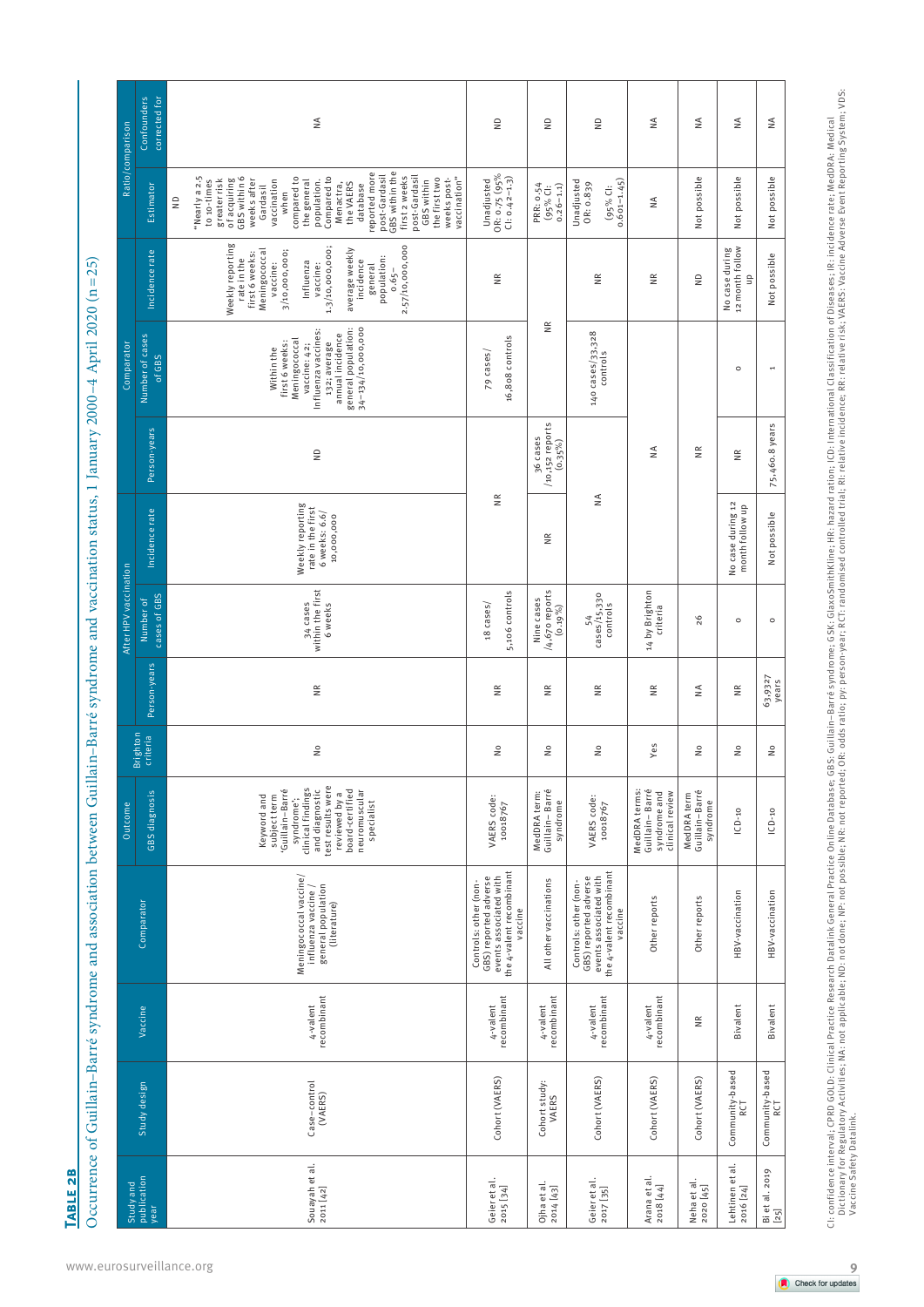| Study and                                                         |                                      |                                                                    | Outcome                                                                                         |                            |                             | After HPV vaccination       |                      |               | Comparator                |                                       |                                                                                                                     | Ratio/comparison                                                                                                                                                                                                                                                                                                               |
|-------------------------------------------------------------------|--------------------------------------|--------------------------------------------------------------------|-------------------------------------------------------------------------------------------------|----------------------------|-----------------------------|-----------------------------|----------------------|---------------|---------------------------|---------------------------------------|---------------------------------------------------------------------------------------------------------------------|--------------------------------------------------------------------------------------------------------------------------------------------------------------------------------------------------------------------------------------------------------------------------------------------------------------------------------|
| Study design<br>publication                                       | Vaccine                              | Comparator                                                         | GBS diagnosis                                                                                   | Brighton<br>criteria       | Person-years                | cases of GBS<br>Numberof    | Incidence rate       | Person-years  | Number of cases<br>of GBS | Incidence rate                        | Estimator                                                                                                           | Confounders<br>corrected for                                                                                                                                                                                                                                                                                                   |
|                                                                   |                                      |                                                                    |                                                                                                 |                            | Overall:<br>186,934         | Overall: 6                  |                      |               |                           |                                       | $4.95 (95\%$ Cl:<br>0.58-41.88);<br>5-31 (95% CI:<br>adjusted HR:<br>$0.62 - 45.39$<br>crude HR:<br>Overall:        |                                                                                                                                                                                                                                                                                                                                |
| population-based<br>observational<br>Nation-wide<br>Skufca et al. | Bivalent                             | Not vaccinated                                                     | $ CD-10 (G610)$                                                                                 | $\frac{1}{2}$              | o-18o days:<br>55,770       | $0-180$ days: $2$           | $\widetilde{\Xi}$    | 244,141       | $\overline{\phantom{a}}$  | $\frac{\alpha}{\alpha}$               | 2.64 (95% Cl:<br>$0.23 - 30.18$ ;<br>2.76 (95% Cl:<br>adjusted HR:<br>o-18o days:<br>$0.24 - 32.04$<br>crude HR:    | hospital visits or<br>Hospital district,<br>(born abroad or<br>in Finland) and<br>number of any<br>background<br>country                                                                                                                                                                                                       |
| register cohort<br>retrospective<br>study<br>2018 [26]            |                                      |                                                                    |                                                                                                 |                            | days: 48,332<br>$181 - 365$ | $181 - 365$<br>days: 2      |                      |               |                           |                                       | 181-365 days:<br>7-54 (95% CI:<br>8.27 (95% Cl:<br>$0.55 - 102.9$ ;<br>adjusted HR:<br>$0.60 - 1113.7$<br>crude HR: | admissions<br>vaccination<br>before the<br>scheduled<br>two years                                                                                                                                                                                                                                                              |
|                                                                   |                                      |                                                                    |                                                                                                 |                            | > 365 days:<br>82,832       | >365 days: 2                |                      |               |                           |                                       | 27.56 (95% Cl:<br>1.41–538–8);<br>adjusted HR:<br>32.17 (95% Cl:<br>$1.59 - 652.4$<br>> 365 days:<br>crude HR:      |                                                                                                                                                                                                                                                                                                                                |
| Register-based<br>open cohort<br>Grönlund et al.<br>2016 [27]     | recombinant<br>4-valent              | Unvaccinated                                                       | $[CD-10 (G61.0)$                                                                                | $\frac{1}{2}$              | 7,848                       | $\circ$                     | $0/7, 845$ PV        | 245,807       | $\circ$                   | IR: 0.02 (0.01 to<br>$0.05)/1,000$ py | Not possible                                                                                                        | Not possible                                                                                                                                                                                                                                                                                                                   |
| Register-based<br>cohort<br>Hviid et al.<br>2018 [28]             | recombinant<br>4-valent              | No 4-valent recombinant<br>vaccination                             | $[CD-10 (G61.0)$                                                                                | $\stackrel{\circ}{\simeq}$ | 319,298                     | $\circ$                     | Σ<br>IR: 0/100,000   | 16,067,162    | 194                       | IR: < 2/100,000<br>Σ                  | Not possible                                                                                                        | Not possible                                                                                                                                                                                                                                                                                                                   |
| National cohort<br>Frisch et al.<br>2018 [29]                     | recombinant<br>4-valent              | No 4-valent recombinant<br>vaccination                             | $[CD-10 (G61.0)$                                                                                | $\frac{1}{2}$              |                             | $\circ$                     |                      |               | $\widetilde{\Xi}$         |                                       | Not possible                                                                                                        | $\mathrel{\mathop{\raisebox{1.5pt}{\scriptsize\scriptstyle\mathop{\mathop{\scriptstyle\mathop{\scriptstyle\mathop{\scriptstyle\mathop{\scriptstyle\mathop{\scriptstyle\mathop{\scriptstyle\mathop{\scriptstyle\mathop{\scriptstyle\mathop{\scriptstyle\mathop{\scriptstyle\mathop{\scriptstyle\mathop{\cal E}}}}}}}}}}}\math>$ |
| Case-control<br>Grimaldi-<br>Bensouda et<br>al. 2014 [30]         | recombinant<br>4-valent              | No vaccination                                                     | classification'<br>with reference to<br>Brighton criteria<br>'Internationally<br>accepted       | Yes                        | $\frac{R}{R}$               | $\circ$                     | $\widetilde{\equiv}$ |               | $\overline{ }$            | $\frac{R}{R}$                         | Not possible                                                                                                        | Not possible                                                                                                                                                                                                                                                                                                                   |
| Case-control<br>Bensouda et<br>al. 2017 [31]<br>Grimaldi-         | recombinant<br>Bivalent,<br>4-valent | history of any of the ADs<br>Referents: no lifetime<br>under study | without reference<br>'Internationally<br>classification'<br>to Brighton<br>accepted<br>criteria | $\frac{1}{2}$              | $\frac{\alpha}{\alpha}$     | $0 \ncases/13$<br>referents | $\frac{4}{2}$        | $\frac{R}{R}$ | Two cases/10<br>referents | $\frac{4}{2}$                         | Not possible                                                                                                        | $\stackrel{\triangle}{\geq}$                                                                                                                                                                                                                                                                                                   |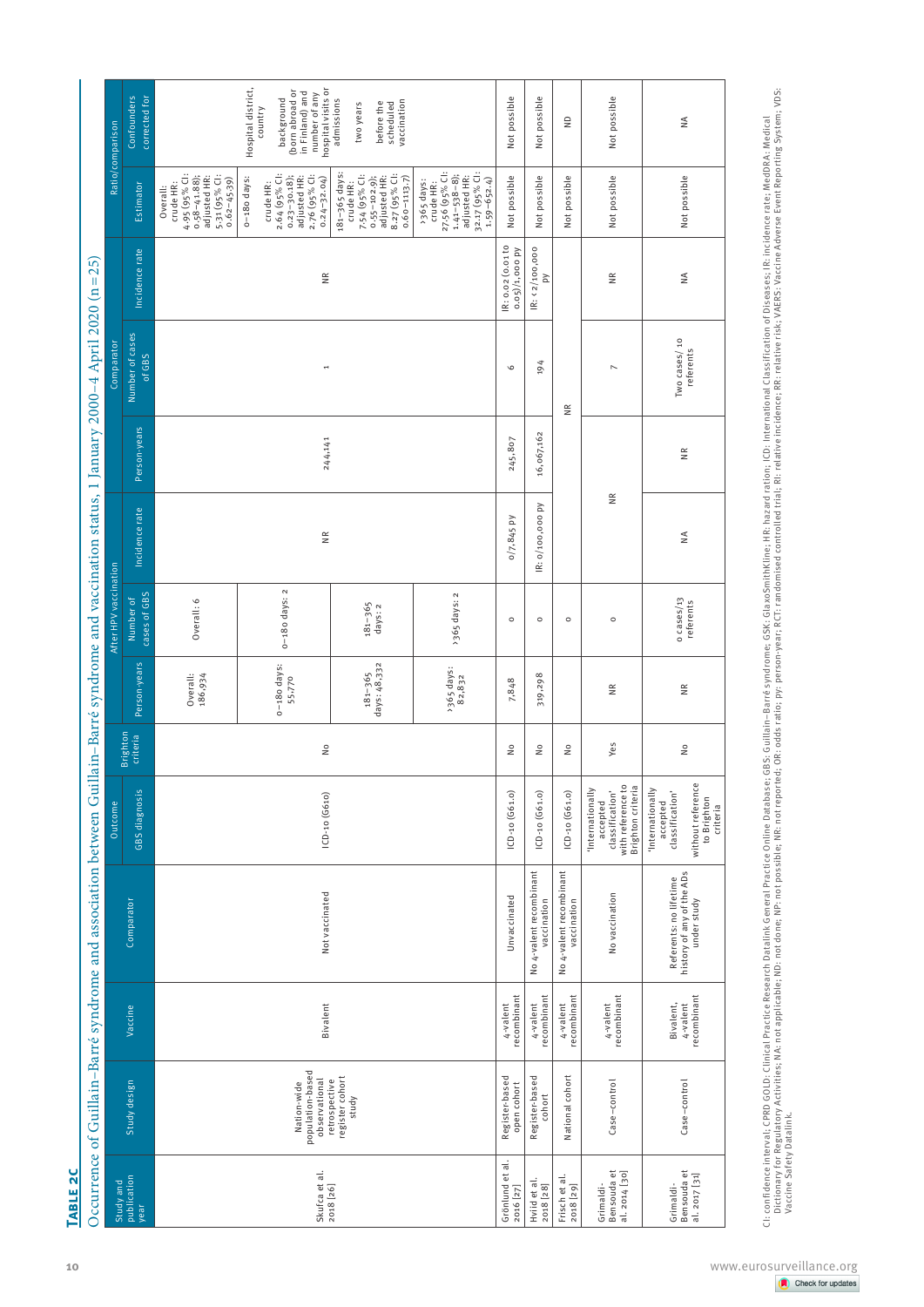| ì<br>l                                                                                                                                                                                                                         |
|--------------------------------------------------------------------------------------------------------------------------------------------------------------------------------------------------------------------------------|
| ļ                                                                                                                                                                                                                              |
|                                                                                                                                                                                                                                |
|                                                                                                                                                                                                                                |
|                                                                                                                                                                                                                                |
|                                                                                                                                                                                                                                |
| ֧֖֖֖֧ׅ֖֧ׅ֖֧֪֧֖֧֧֧֪֧֧֧֧֧֧֧֧֚֚֚֚֚֚֚֚֚֚֚֚֚֚֚֚֚֚֚֚֚֚֚֚֚֚֚֝֝֝֬֝֓֞֝֓֞֝֬֝֓֞֝֬֝֬֝֬֝֬֝֬֝֬֝֬֝֬֝֬֝֬֝֬֝֬֝֬֝֬֝֬                                                                                                                             |
| ׇ֚֘֝֬                                                                                                                                                                                                                          |
|                                                                                                                                                                                                                                |
| I                                                                                                                                                                                                                              |
|                                                                                                                                                                                                                                |
|                                                                                                                                                                                                                                |
|                                                                                                                                                                                                                                |
| I                                                                                                                                                                                                                              |
|                                                                                                                                                                                                                                |
|                                                                                                                                                                                                                                |
|                                                                                                                                                                                                                                |
|                                                                                                                                                                                                                                |
|                                                                                                                                                                                                                                |
|                                                                                                                                                                                                                                |
|                                                                                                                                                                                                                                |
| きくそう ちゃくくくとう て                                                                                                                                                                                                                 |
|                                                                                                                                                                                                                                |
|                                                                                                                                                                                                                                |
| an an ann an a                                                                                                                                                                                                                 |
|                                                                                                                                                                                                                                |
|                                                                                                                                                                                                                                |
|                                                                                                                                                                                                                                |
| )<br>States<br>States                                                                                                                                                                                                          |
|                                                                                                                                                                                                                                |
| l<br>I                                                                                                                                                                                                                         |
|                                                                                                                                                                                                                                |
|                                                                                                                                                                                                                                |
| ֚֘֝֬                                                                                                                                                                                                                           |
| is a company of the company of the company of the company of the company of the company of the company of the company of the company of the company of the company of the company of the company of the company of the company |
|                                                                                                                                                                                                                                |
|                                                                                                                                                                                                                                |
|                                                                                                                                                                                                                                |
|                                                                                                                                                                                                                                |
|                                                                                                                                                                                                                                |
| <b>nese</b>                                                                                                                                                                                                                    |
|                                                                                                                                                                                                                                |
|                                                                                                                                                                                                                                |
|                                                                                                                                                                                                                                |
| Ì<br>١                                                                                                                                                                                                                         |
|                                                                                                                                                                                                                                |
|                                                                                                                                                                                                                                |
|                                                                                                                                                                                                                                |
| ֧֖֧֧֧֧֧֧֧֧֦֧֧֧֧֧֧֦֧֪֪֪֧֛֪֪֧֧֧֧֧֧֧֧֧֧֧֧֧֧֧֧֧֚֚֚֚֚֚֚֚֚֚֚֚֚֚֚֚֚֚֚֚֚֚֚֚֝֝֓֝֓֝֬֝֓֝֓֬֓֬֓֓֝֬֓֞                                                                                                                                        |
| ׇ֘֝֬֝                                                                                                                                                                                                                          |
| i                                                                                                                                                                                                                              |
|                                                                                                                                                                                                                                |
|                                                                                                                                                                                                                                |
|                                                                                                                                                                                                                                |
|                                                                                                                                                                                                                                |
|                                                                                                                                                                                                                                |
|                                                                                                                                                                                                                                |
|                                                                                                                                                                                                                                |
|                                                                                                                                                                                                                                |

| Confounders<br>corrected for<br>Ratio/comparison<br>Estimator |                                          | other vaccinations<br>vaccinations, use<br>of healthcare and<br>Age (time scale),<br>year of inclusion,<br>after inclusion<br>geographical<br>zone, CMU,<br>history of use<br>of healthcare<br>and other<br>Cl: 1.73–7.59);<br>adjusted HR:<br>HR: 3.62 (95%<br>3.78 (95% Cl:<br>Unadjusted<br>$1.79 - 7.98$ | RI risk period                     | Age, period and<br>season<br>o-91 days:       | $1.04$ (95% Cl:<br>0.47-2.28)      | $\leq$<br>Observed/<br>expected                                             |                                                        | $\frac{4}{2}$<br>$\stackrel{\text{p}}{\equiv}$                              |                                                     |
|---------------------------------------------------------------|------------------------------------------|--------------------------------------------------------------------------------------------------------------------------------------------------------------------------------------------------------------------------------------------------------------------------------------------------------------|------------------------------------|-----------------------------------------------|------------------------------------|-----------------------------------------------------------------------------|--------------------------------------------------------|-----------------------------------------------------------------------------|-----------------------------------------------------|
| Incidence rate                                                |                                          | standardised<br>IR: 0.37<br>Age-                                                                                                                                                                                                                                                                             | RI: 0.78 (95% CI:<br>$0.27 - 2.21$ | RI: 1.41 (95% CI:<br>$0.61 - 3.22$            | RI: 0.83 (95% CI:<br>$0.41 - 1.69$ |                                                                             | IR: 0.00/100,000<br>Σ                                  | R: 1.54/100,000<br>Ρy                                                       | IR: 1.54/100,000<br>Σ                               |
| of GBS                                                        |                                          | 23                                                                                                                                                                                                                                                                                                           | 92-183 days: five<br>cases         | 184-365 days: 10<br>cases                     | 0-183 days: 14<br>cases            |                                                                             | $\circ$                                                | $\overline{ }$                                                              | $\overline{\phantom{a}}$                            |
|                                                               | 4,746,753 PV                             |                                                                                                                                                                                                                                                                                                              |                                    | $\frac{\alpha}{\alpha}$                       |                                    | $\frac{\alpha}{\alpha}$                                                     | female cohort:<br>Unexposed<br>64,841 PV<br>historical | male cohort:<br>Unexposed<br>concurrent<br>64,859 PY                        | historical male<br>cohort: 64,868<br>Unexposed<br>N |
|                                                               | 1.36/100,000 PV<br>Crude IR:             |                                                                                                                                                                                                                                                                                                              |                                    | RI: $1.04$ (95 % CI:<br>0.47-2.28)            |                                    |                                                                             |                                                        | IR: 0.00/100,000<br>Σ                                                       |                                                     |
|                                                               | 20                                       |                                                                                                                                                                                                                                                                                                              |                                    | o-91 days<br>Nine cases                       |                                    |                                                                             |                                                        | $\circ$                                                                     |                                                     |
|                                                               | 1,393228                                 |                                                                                                                                                                                                                                                                                                              |                                    | $\frac{R}{R}$                                 |                                    |                                                                             |                                                        | 64,705                                                                      |                                                     |
|                                                               | $\frac{1}{2}$                            |                                                                                                                                                                                                                                                                                                              |                                    | $\frac{1}{2}$                                 |                                    | $\frac{1}{2}$                                                               |                                                        | $\frac{1}{2}$                                                               |                                                     |
| GBS diagnosis                                                 | $[CD-10 (G61.0)$                         |                                                                                                                                                                                                                                                                                                              |                                    | $[CD-10 (G610)$                               |                                    | ICD-10 (G610,<br>G611, G618, G619)                                          | Medcode (CPRD                                          | 1607 Read Code<br>Read Description:<br><b>GOLD Medical</b><br>Code Events): | F370000 ICD-10<br>codes: G61.0                      |
|                                                               | Unvaccinated                             |                                                                                                                                                                                                                                                                                                              |                                    | Self-controlled: same<br>person, incidence in | different risk timeframe           | (not eligible for HPV<br>vaccination in Scotland)<br>Population based: boys |                                                        | Unexposed cohorts                                                           |                                                     |
|                                                               | recombinant<br>Bivalent,<br>$4\nu$ alent |                                                                                                                                                                                                                                                                                                              |                                    | and 4-valent<br>Bivalent                      | recombinant                        | $\widetilde{\Xi}$                                                           |                                                        | Bivalent                                                                    |                                                     |
|                                                               | Longitudinal<br>observational<br>cohort  |                                                                                                                                                                                                                                                                                                              |                                    | Self-controlled case<br>series                |                                    | Ecological study                                                            |                                                        | Pooled analysis<br>of observational<br>cohorts: CPRD<br>GOLD                |                                                     |
| publication<br>year                                           | Miranda et al.<br>2017 [13]              |                                                                                                                                                                                                                                                                                                              |                                    | Andrews et al.<br>2017 [32]                   |                                    | Cameron et al.<br>2016 [23]                                                 |                                                        | Willame et al.<br>2016 [33]                                                 |                                                     |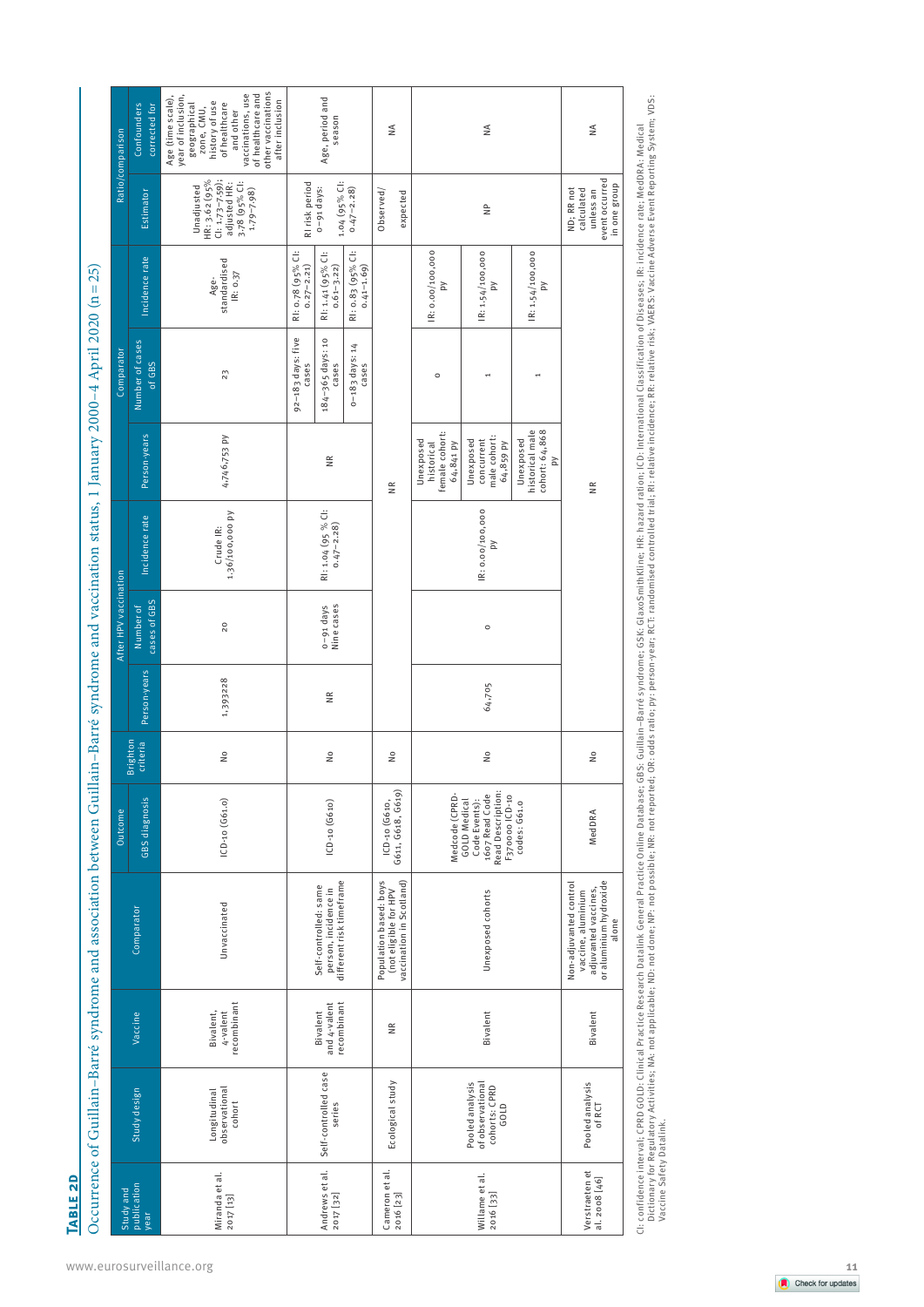prevented us from systematically assessing publication bias by means of a funnel plot.

## **Results of individual studies**

The reported occurrence of GBS following HPV vaccination is summarised in Table 2 and described by study design and by geographic region.

# **Randomised studies**

Two randomised studies did not observe a single GBS case among people who received the HPV vaccine and found no increased risk of GBS after HPV vaccination. Lehtinen et al. [24] and Bi et al. [25] reported on a large community-based RCT in Finland. Among 32,176 adolescents, no GBS cases were diagnosed after the bivalent vaccine (or HBV vaccination). Verstraeten et al. [46] described the findings of a pooled analysis of all RCT of AS04-adjuvanted bivalent vaccines, HSV and HBV vaccines. One GBS case was observed among 68,512 participants, in the control group.

# **Non-randomised studies**

One cohort study [13] and two case–control studies [30,31] investigated the potential association between the HPV vaccine and autoimmune disease in France. In the cohort study of more than two million girls by Miranda et al. [13], an increased risk of GBS was observed among vaccinated girls. There was an IR of 1.36 cases per 100,000 person-years among vaccinated individuals (20 cases), compared with 0.37 cases per 100,000 person-years among unvaccinated individuals (23 cases), with an adjusted hazard ratio (aHR) of 3.78 (95% CI: 1.79–7.98). The association was particularly marked in the first 2 months after vaccination and decreased over time, and did not differ with the type of HPV vaccine or whether or not GBS was preceded by a recent history of gastrointestinal or respiratory tract infection. Seasonality and calendar year did not affect the findings. In the two included case–control studies, no exposure to HPV vaccine was observed in cases with GBS [30,31].

A cohort study with 3,126,790 Swedish and Danish women [28] did not observe a single case of GBS among those who received the  $\Delta$ -valent recombinant vaccine (319,298 person-years); 194 cases were observed among the unvaccinated (16,067,162 personyears). Grönlund et al. [27] studied a cohort of 70,265 girls and women with pre-existing autoimmune disease in Sweden. None of those who received the  $\Delta$ -valent recombinant vaccine developed new-onset GBS (7,845 person-years); six cases of GBS were observed among the unvaccinated (245,807 person-years); the IRR could not be calculated. Frisch et al. [29] studied 7,384 Danish boys born in 1988–2006. No case of GBS was observed after the  $\Delta$ -valent recombinant vaccine during the four million person-years of follow up in 2006–2016.

In Finland, Skufca et al. [26] investigated baseline annual, pre-vaccination, and post-vaccination period incidences of GBS, followed by a nationwide population-based observational cohort study among 240,605 women that compared the risk of GBS between those exposed and not exposed to the bivalent vaccine. There was no increase in GBS incidence in the post-vaccination period in neither men nor women. Cox regression showed a statistically non-significant trend towards increased risk of GBS after HPV vaccination among women, with an aHR of 5.31 (95% confidence interval (CI): 0.62–45.39). A year after vaccination, the aHR was substantially increased at 32.17 with a wide CI (95% CI: 1.59–652.4).

A self-controlled case series from England [32] compared GBS incidence following vaccination with the bivalent and 4-valent recombinant vaccines in different risk timeframes. The relative incidence was 1.04  $(95\%$  CI: 0.47-2.28) for the 3-month risk period and 0.83 (95% CI: 0.41–1.69) and 1.10 (95% CI: 0.57–2.14) for the 6- and 12-month period, respectively. Based on this finding the authors excluded a risk in the order of one GBS case per million HPV doses.

Both ecological studies, in Scotland [23] (trend analysis, no data extraction possible) and in Canada [36] (aRR: 0.81; 95% CI: 0.29–2.26), observed no increased risk of GBS following HPV vaccination.

Eleven studies reported data from the US: seven studies based on the Vaccine Adverse Event Reporting (VAERS) [47] registry, three based on the Vaccine Safety Datalink (VSD) safety monitoring data [48] and one cohort study. Seven studies reported 2006–2017 data on HPV vaccination from the VAERS registry.

A descriptive summary of 12,424 VAERS reports between 2006 and 2008 by Slade et al. [41] reported 0.3 confirmed GBS cases per 100,000 person-years following the 4-valent recombinant vaccine, compared with 1.57 cases per 100,000 person-years following all other vaccinations in the same age group. The proportional reporting ratio for GBS after the 4-valent recombinant vaccine was 0.4 and did not meet the screening criteria for signal detection. Arana et al. [44] provided an update of the analysis, and summarised 19,760 VAERS reports from 2009 to 2015. In total, 59 reports of GBS have been identified, of which  $14$  ( $24\%$ ) met the Brighton Collaboration criteria at Level 1  $(n=5)$  which is the highest level of diagnostic certainty, or Level 2  $(n=9)$ . The 4-valent recombinant vaccine was given alone in six reports. The crude reporting rate of GBS was 0.98 per one million 4-valent recombinant vaccine doses distributed, based on an estimated 60,461,220 doses distributed in the US in that time period (2009– 2015). Additionally, Neha et al. [45] reviewed all clinically relevant vaccine event combinations following HPV vaccination as reported to VAERS between 2006 and 2017; no safety concern was identified. Souayah et al. [42] compared the weekly reporting rates of GBS, in the 6 weeks after vaccination against HPV genotype 4 (6.6 cases per week/10,000,000 people), meningococcal vaccine (3 cases per week/10,000,000 population),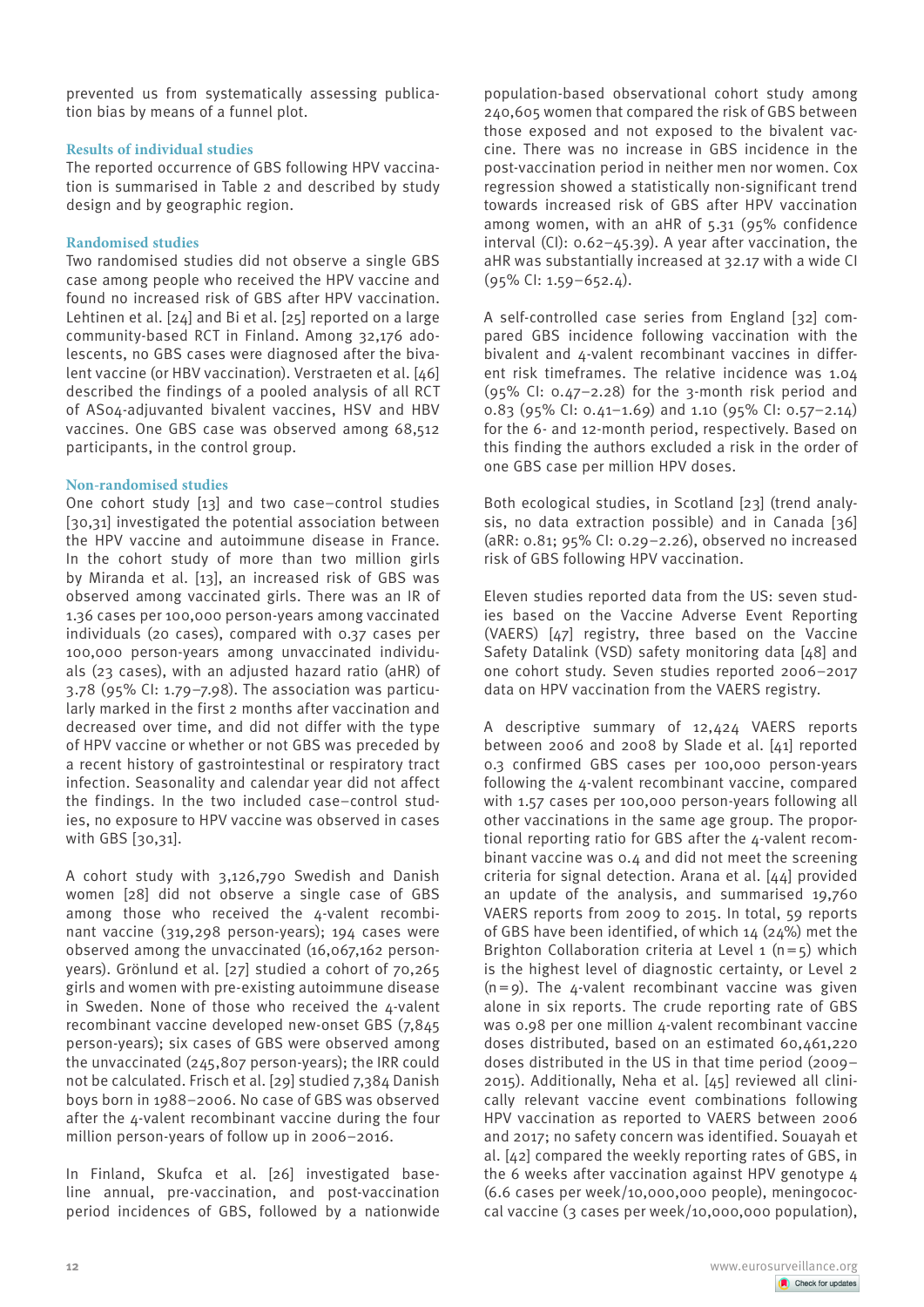## **Figure 2**

Summary of risk of bias assessment, 1 January 2000–4 April 2020  $(n=25)^{a}$ 



a Full results are provided in Supplementary Table S4.

 $^{\rm b}$  Two of three publications are based on the same community-randomised controlled trial (interim and end-of-study results) [24,25].

and influenza vaccine (1.3 cases per week/10,000,000), based on VAERS reports between 2006 and 2009. Furthermore, these rates were compared with the expected weekly incidence in the general population (0.65–2.57 cases per week/10,000,000) based on a literature review. The authors summarise these findings as *"There was nearly a 2.5-to 10-times greater risk of acquiring GBS within 6 weeks after Gardasil vaccination when compared with the general population."* [42]. For the period of 2010–2012, Ojha et al. [43] compared the reporting of GBS cases to VAERS following vaccination with the 4-valent recombinant vaccine (nine cases/4,670 reports; 0.19%) to those of other vaccines (36 cases/10,152 reports; 0.35%) with a proportional reporting ratio of 0.54 (95% CI: 0.26–1.1).

Two case–control studies were based on data from 22,011 VAERS reports in the period of 2006–2012 targeting  $18-39$ -year-old women  $[34]$  and on  $48,852$ reports in 2006–2014 targeting 6–39-year-old girls and women [35]. Both studies found no association between GBS and the 4-valent recombinant vaccine, with an unadjusted OR of 0.75 (95% CI: 0.42–1.3) and 0.84 (95% CI: 0.60–1.15), respectively.

Three studies reported on 2006–2017 VSD safety monitoring data of the bivalent vaccine and the 4-valent recombinant vaccine [38-40]. Two studies on the 4-valent recombinant vaccine based on the 2006–2015 VSD safety monitoring data found lower GBS incidences following vaccination, compared with the background rates. Gee 2011 et al. [38] observed one case of GBS among the 600,558 4-valent recombinant vaccine doses administered between 2006 and 2009, of which medical record review revealed that this was not an incident case. Gee 2017 et al. [39] observed one case of GBS among 2,773,185 4-valent recombinant vaccine doses administered between 2006 and 2015 (IR: 0.36/1,000,000 doses; one-sided 95% CI: 1.71). Donahue et al. [40] reported on safety data of the 9-valent vaccine based on 128,645 doses given between 2015 and 2017, and did not observe GBS among the vaccinated; three cases of GBS were reported in the historical comparison group.

Additionally, Chao et al. [37] conducted a cohort study in California among 189,629 women who received one dose or more of the 4-valent recombinant vaccine in the period of 2006–2008 and did not observe a single GBS case among both vaccinated and unvaccinated women.

## **Meta-analysis**

Seven studies reported an effect-estimate suitable for meta-analysis [13,26,32,34-36,43]. The remaining 18 studies were not suitable because only descriptive outcomes were available, or because one or both groups did not observe a single case. Two studies by Geier et al. published findings with overlap in data based on the VAERS dataset [34,35], with similar findings. The effect estimate by Geier et al. 2017 [35] was used in the primary analyses and the Geier et al. 2015 [34] estimate in the sensitivity analysis. Therefore, the results of the meta-analysis show findings of six studies.

Meta-analysis yielded a pooled random-effects model ratio of HPV vaccination on GBS of 1.21 (95% CI: 0.60– 2.43);  $1^2 = 72\%$  (95% CI: 36-88) (Figure 3). Sensitivity analysis including Geier et al. 2015 [34] instead of Geier et al. 2017 [35], yielded similar results: 1.19 (95% CI: 0.58-2.43);  $1^2$ =73% (95% CI: 37-88). The pooled estimate was 0.88 (95% CI: 0.60–1.31) for self-/casecontrolled studies and  $1.49$  (95% CI: 0.50-4.38) for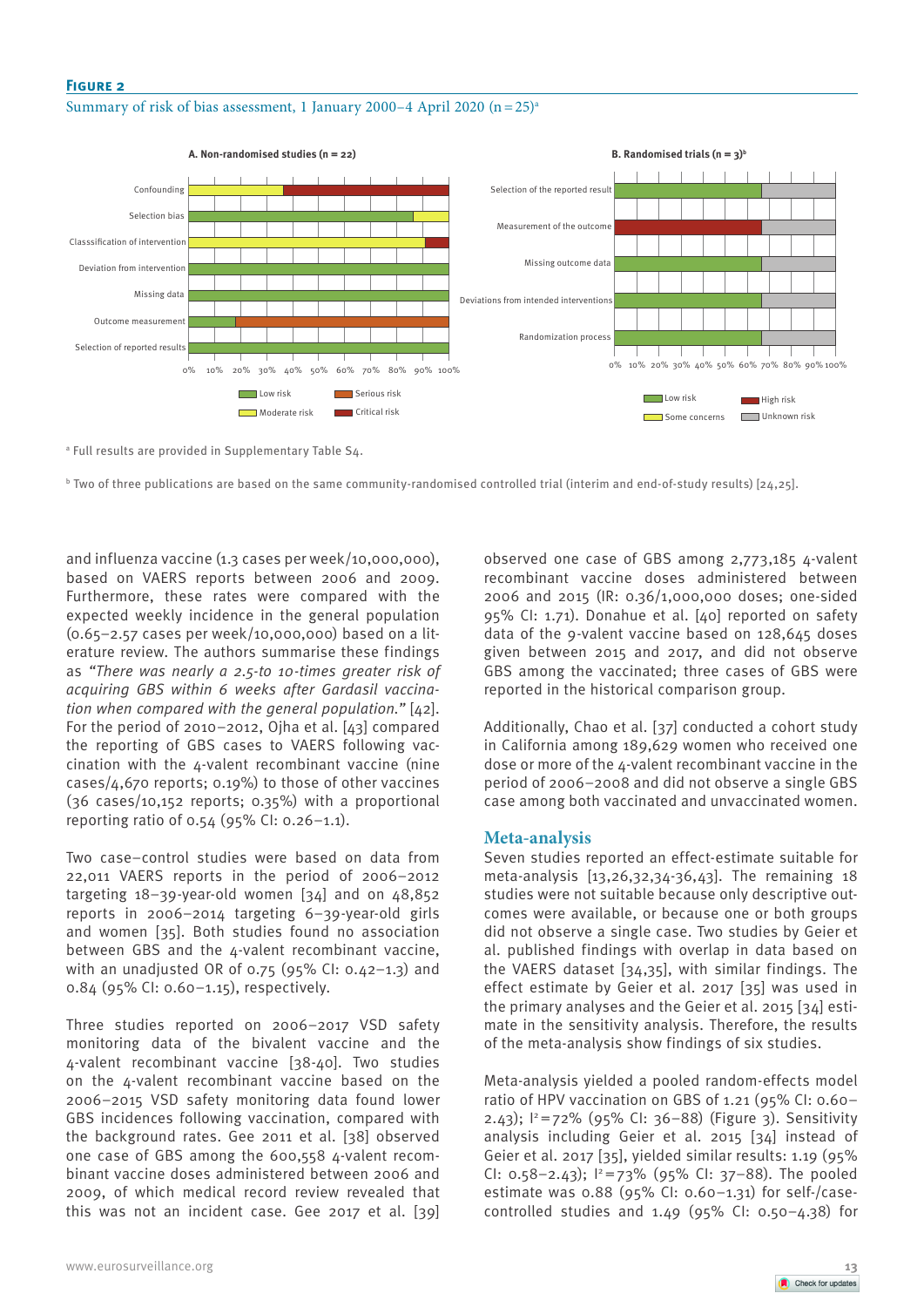# **Figure 3**

Meta-analysis of studies reporting an effect estimate of the risk of Guillain–Barré syndrome after HPV vaccination, by study design, 1 January 2000–4 April 2020  $(n=7)^{a}$ ,



CI: confidence interval; ICD: International Statistical Classification of Diseases and Related Health Problems (International Classification of Diseases); VAERS: vaccine adverse event reporting system.

a Meta-analysis yielded a pooled random-effects model ratio of HPV vaccination on GBS of 1.21 (95% CI: 0.60–2.43); I2=72% (95% CI: 36–88).

 $^{\rm b}$  Two studies published findings with a large overlap in data based on the VAERS dataset [34,35] with similar findings. The effect estimate by Geier et al. 2017 [35] was used in the primary analyses and Geier et al. 2015 [34] estimate in the sensitivity analysis. Therefore, the results of the meta-analysis show findings of six studies. When substituting the effect estimate of Geier et al. 2017 for Geier et al. 2015 (OR: 0.75; 95% CI: 0.42–1.3), the pooled estimate for case–control studies is 1.19 (95% CI: 0.58–2.43), I2=72% (95% CI: 37–88).

All effect (adjusted) effect estimates (odds ratios, hazard ratios, relative risks, proportional reporting ratio, relative incidence, incidence rate ratio) are combined in one overall ratio.

cohort studies. Findings of the subgroup analysis by vaccine type (bivalent vaccine, 4-valent recombinant vaccine or both) and outcome measure are provided in the Supplement.

Additional subgroup analysis by Brighton vs non-Brighton GBS case definition was not possible because all seven studies used non-Brighton criteria. The included studies were heterogeneous in terms of study design, analysis and reporting, which was also reflected in the high I2, which indicates the percentage of variability in the effect sizes which is not caused by sampling error.

# **Quality of the body of evidence**

According to the GRADE approach, the quality of the body of evidence is very low. We had to downgrade the quality of evidence three times: (i) for risk of bias (residual confounding at least); (ii) for imprecision (wide 95% CI around the pooled estimate including substantial benefit as well as substantial harm) and; (iii) heterogeneity (inconsistency:  $1^2$  = 72%).

# **Number needed to harm and number needed to vaccinate**

Translating the pooled random-effect ratio of 1.21 (95% CI: 0.60–2.43) to the number needed to harm (NNH),

we estimated that one million people need to take the HPV vaccine to generate one case of GBS (95% CI:  $-$  3 to8 cases). In contrast, 324 (80% credibility interval: 195–757) people need to be vaccinated to prevent one cases of cervical cancer [48].

## **Discussion**

The results of our systematic review and meta-analysis indicate that absolute risk of GBS after HPV vaccination is low. Reported historical background rates of GBS incidence were between 0.55 and 2.25 cases per 100,000 person-years [38,39]. A slightly increased RR of GBS after HPV vaccination is low, far away from statistical significance based on findings from our metaanalysis. From a public health point of view, up to one million people would need to be vaccinated to generate one additional case of GBS, while the NNV to prevent one case of cervical cancer is ca 300.

We performed a comprehensive and systematic search on this topic that includes all licenced HPV vaccines. It was specifically targeted at investigating the association with GBS, in the context of other reviews that focussed on the potential association between HPV vaccination and autoimmune and/or neurological diseases [49-51].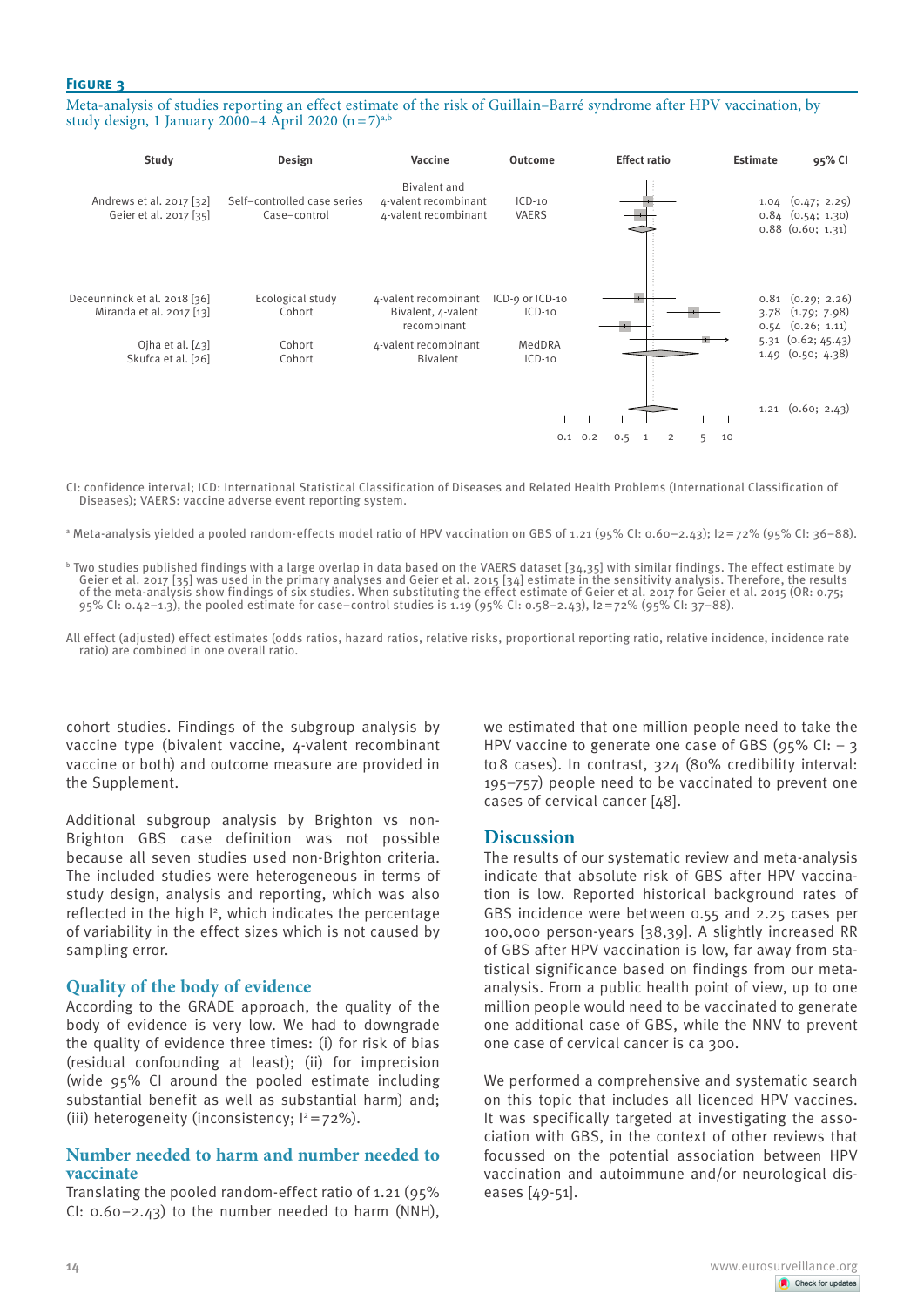The quality of our findings depended on the quality of the studies, which were largely registry studies and based on non-Brighton GBS outcomes. There was risk of bias because of large heterogeneity in the design and reporting of the studies, as well as the control groups. Confounding was the biggest limiting factor of the quality of the evidence, because many studies were not designed to correct for confounding and cohorts were highly confounded. Often, the control group was not matched based on sex or age group. Outcome ascertainment was challenging, given the heterogeneity of case definitions for GBS; only one of five studies used the Brighton criteria.

The follow-up period for the detection of GBS varied between studies and many of the cohorts or registrybased studies were partially underpowered by design because of the rarity of GBS. In the three studies that signalled increased risk of GBS after HPV vaccination, conflicting temporal trends were reported. In the study by Miranda et al. [13] the association between vaccination and GBS was particularly marked in the first 2 months after vaccination and decreased over time, while Skufca et al. [26] reported a substantial increase in the association (with very wide CI). Souayah et al. [29] also noted increased reporting of GBS during the first 6 weeks after vaccination, although interpreting this trend was challenging in this VAERS reporting study since all five other studies reporting VAERS data found no association between HPV vaccination and GBS. Interpretation of these results in terms of causality should be made with caution.

In future studies, consensus on the case definition for GBS and the risk timeframe is needed to generate uniform and comparable findings. Studies in settings with gender-neutral vaccination policies are required to further assess the risk of GBS after HPV vaccination among boys and men. Furthermore, studies should be expanded to geographical areas outside of western Europe and North America, where HPV vaccination is being implemented on large scale. To generate the highest quality of evidence on this topic, we recommend further research with a self-controlled case series design using Brighton-outcomes. The self-controlled case series design has been proved most suitable for rare events and limits confounding to time-dependent confounding [21], as also used to assess the risk of intussusception after rotavirus vaccination [52].

This study aims to provide up to date vaccination safety information for healthcare providers and policymakers as well as the general public [53]. Transparent communication of potential safety issues is essential to build trust and strengthen confidence in HPV vaccination. Concern about vaccine safety is one of the key determinants of vaccine hesitancy and poses a threat to public health. Healthcare providers play an important role in communicating information on HPV safety [54]. The low potential risk of GBS after HPV vaccination should have minimal impact on the risk consideration for HPV

vaccination programmes, reassure vaccine confidence and ultimately increase vaccination rates.

## **Conflict of interest**

TSB is a fellow of the Centre for Disease Prevention and Control (ECDC) Fellowship Programme, supported financially by ECDC. The views and opinions expressed herein do not state or reflect those of ECDC. ECDC is not responsible for the data, information collation and analysis and cannot be held liable for conclusions or opinions drawn.

#### **Authors' contributions**

TSB conducted the database searches, screened and assessed studies as primary reviewer, extracted the data, conducted the meta-analysis and wrote the first version of the manuscript. TH conceived the study, screened and assessed studies as second reviewer and held general oversight of the conducted work. TSB, TH, BB, LC and OW contributed to the interpretation of the data, provided important intellectual content, revised and approved to the manuscript.

#### **References**

- Harder T, Wichmann O, Klug SJ, van der Sande MAB, Wiese Posselt M. Efficacy, effectiveness and safety of vaccination against human papillomavirus in males: a systematic review. BMC Med. 2018;16(1):110. https://doi.org/10.1186/s12916-018- 1098-3 PMID: 30016957
- 2. Schiller JT, Castellsagué X, Garland SM. A review of clinical trials of human papillomavirus prophylactic vaccines. Vaccine. 2012;30(Suppl 5):F123-38. https://doi.org/10.1016/j. vaccine.2012.04.108 PMID: 23199956
- 3. Drolet M, Bénard É, Pérez N, Brisson M, Ali H, Boily M-C, et al. Population-level impact and herd effects following the introduction of human papillomavirus vaccination programmes: updated systematic review and meta-analysis. Lancet. 2019;394(10197):497-509. https://doi.org/10.1016/ S0140-6736(19)30298-3 PMID: 31255301
- 4. Sha BE. Adult immunization update. JAMA. 2019;322(11):1096- 7. https://doi.org/10.1001/jama.2019.12739 PMID: 31424523
- 5. Palmer T, Wallace L, Pollock KG, Cuschieri K, Robertson C, Kavanagh K, et al. Prevalence of cervical disease at age 20 after immunisation with bivalent HPV vaccine at age 12-13 in Scotland: retrospective population study. BMJ. 2019;365:11161. https://doi.org/10.1136/bmj.l1161 PMID: 30944092
- 6. Patel EU, Grabowski MK, Eisenberg AL, Packman ZR, Gravitt PE, Tobian AAR. Increases in Human Papillomavirus vaccination among adolescent and young adult males in the United States, 2011-2016. J Infect Dis. 2018;218(1):109-13. https://doi. org/10.1093/infdis/jiy165 PMID: 29584878
- 7. Bruni L, Diaz M, Barrionuevo-Rosas L, Herrero R, Bray F, Bosch FX, et al. Global estimates of human papillomavirus vaccination coverage by region and income level: a pooled analysis. Lancet Glob Health. 2016;4(7):e453-63. https://doi. org/10.1016/S2214-109X(16)30099-7 PMID: 27340003
- 8. DeStefano F, Bodenstab HM, Offit PA. Principal controversies in vaccine safety in the United States. Clin Infect Dis. 2019;69(4):726-31. https://doi.org/10.1093/cid/ciz135 PMID: 30753348
- 9. Jiang HY, Shi YD, Zhang X, Pan LY, Xie YR, Jiang CM, et al. Human papillomavirus vaccination and the risk of autoimmune disorders: A systematic review and meta-analysis. Vaccine. 2019;37(23):3031-9. https://doi.org/10.1016/j. vaccine.2019.04.049 PMID: 31036452
- 10. McGrogan A, Madle GC, Seaman HE, de Vries CS. The epidemiology of Guillain-Barré syndrome worldwide. A systematic literature review. Neuroepidemiology. 2009;32(2):150-63. https://doi.org/10.1159/000184748 PMID: 19088488
- 11. Sejvar JJ, Baughman AL, Wise M, Morgan OW. Population incidence of Guillain-Barré syndrome: a systematic review and meta-analysis. Neuroepidemiology. 2011;36(2):123-33. https:// doi.org/10.1159/000324710 PMID: 21422765
- 12. Haber P, Sejvar J, Mikaeloff Y, DeStefano F. Vaccines and Guillain-Barré syndrome. Drug Saf. 2009;32(4):309-23.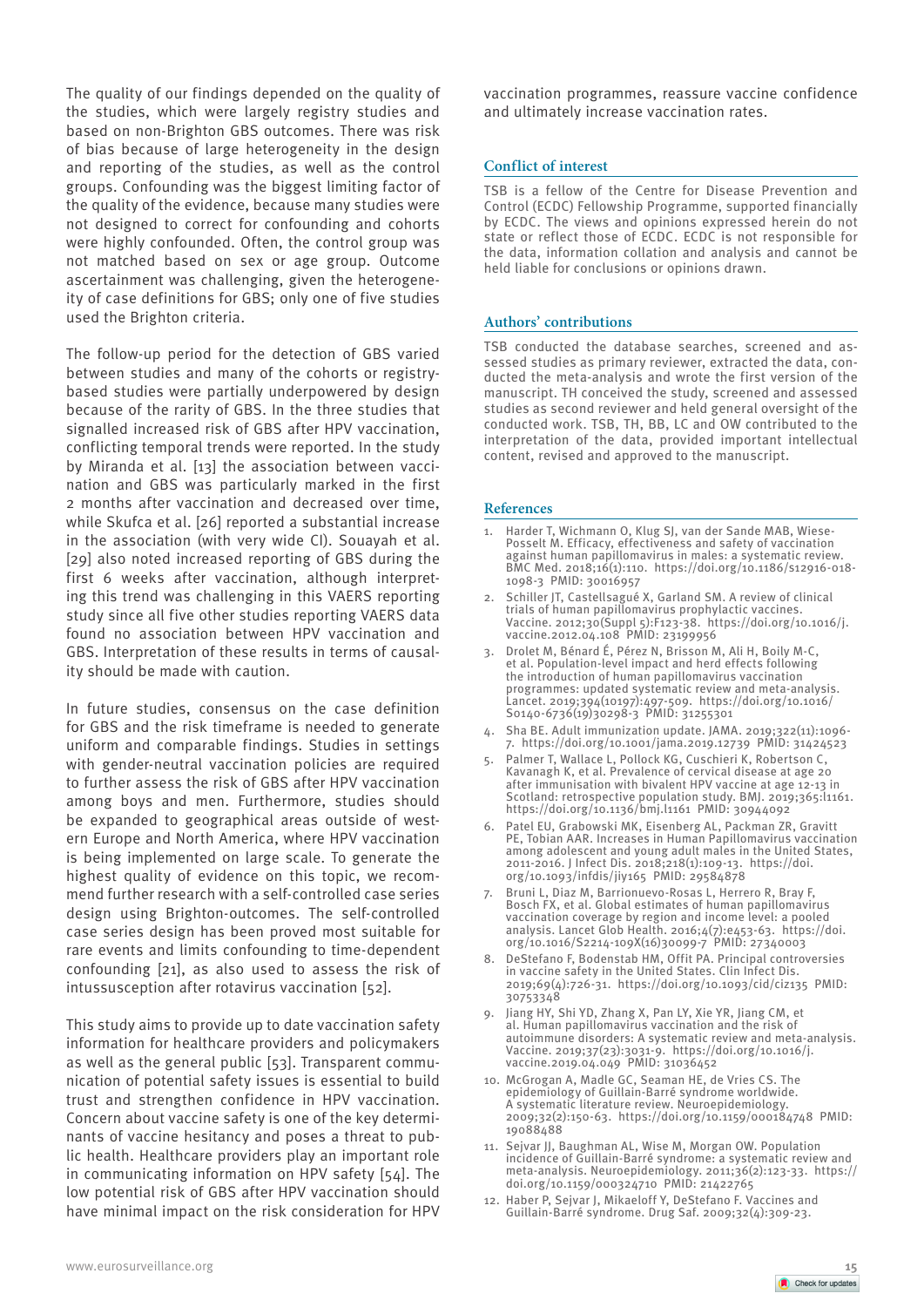https://doi.org/10.2165/00002018-200932040-00005 PMID: 19388722

- 13. Miranda S, Chaignot C, Collin C, Dray-Spira R, Weill A, Zureik M. Human papillomavirus vaccination and risk of autoimmune diseases: A large cohort study of over 2million young girls in France. Vaccine. 2017;35(36):4761-8. https://doi.org/10.1016/j. vaccine.2017.06.030 PMID: 28750853
- 14. Boender TS, Harder T. Risk of Guillain-Barré Syndrome (GBS) after vaccination against human papillomavirus (HPV). PROSPERO No. #CRD42019123533. 2019. Available from: https://www.crd.york.ac.uk/prospero/display\_record. php?ID=CRD42019123533
- 15. Liberati A, Altman DG, Tetzlaff J, Mulrow C, Gøtzsche PC, Ioannidis JP, et al. The PRISMA statement for reporting systematic reviews and meta-analyses of studies that evaluate health care interventions: explanation and elaboration. PLoS Med. 2009;6(7):e1000100. https://doi.org/10.1371/journal. pmed.1000100 PMID: 19621070
- 16. Sejvar JJ, Kohl KS, Gidudu J, Amato A, Bakshi N, Baxter R, et al. Guillain-Barré syndrome and Fisher syndrome: case definitions and guidelines for collection, analysis, and presentation of immunization safety data. Vaccine. 2011;29(3):599- 612. https://doi.org/10.1016/j.vaccine.2010.06.003 PMID: 20600491
- 17. Sterne JAC, Savović J, Page MJ, Elbers RG, Blencowe NS, Boutron I, et al. RoB 2: a revised tool for assessing risk of bias in randomised trials. BMJ. 2019;366:l4898. https://doi. org/10.1136/bmj.l4898 PMID: 31462531
- 18. Sterne JA, Hernán MA, Reeves BC, Savović J, Berkman ND, Viswanathan M, et al. ROBINS-I: a tool for assessing risk of bias in non-randomised studies of interventions. BMJ. 2016;355:i4919. https://doi.org/10.1136/bmj.i4919 PMID: 27733354
- 19. Guyatt G, Oxman AD, Akl EA, Kunz R, Vist G, Brozek J, et al. GRADE guidelines: 1. Introduction-GRADE evidence profiles and summary of findings tables. J Clin Epidemiol. 2011;64(4):383- 94. https://doi.org/10.1016/j.jclinepi.2010.04.026 PMID: 21195583
- 20. Schünemann HJ, Cuello C, Akl EA, Mustafa RA, Meerpohl JJ, Thayer K, et al. GRADE guidelines: 18. How ROBINS-I and other tools to assess risk of bias in nonrandomized studies should be used to rate the certainty of a body of evidence. Clin Epidemiol. 2019;111:105-14. https://doi.org/10.1016/j. jclinepi.2018.01.012 PMID: 29432858
- 21. Farrington CP. Control without separate controls: evaluation of vaccine safety using case-only methods. Vaccine. 2004;22(15- 16):2064-70. https://doi.org/10.1016/j.vaccine.2004.01.017 PMID: 15121324
- 22. Brisson M, Van de Velde N, De Wals P, Boily M-C. Estimating the number needed to vaccinate to prevent diseases and death related to human papillomavirus infection. CMAJ. 2007;177(5):464-8. https://doi.org/10.1503/cmaj.061709 PMID: 17709404
- 23. Cameron RL, Ahmed S, Pollock KGJ. Adverse event monitoring of the human papillomavirus vaccines in Scotland. Intern Med J. 2016;46(4):452-7. https://doi.org/10.1111/imj.13005 PMID: 26765074
- 24. Lehtinen M, Eriksson T, Apter D, Hokkanen M, Natunen K, Paavonen J, et al. Safety of the human papillomavirus (HPV)- 16/18 AS04-adjuvanted vaccine in adolescents aged 12-15 years: Interim analysis of a large community-randomized controlled trial. Hum Vaccin Immunother. 2016;12(12):3177- 85. https://doi.org/10.1080/21645515.2016.1183847 PMID: 27841725
- 25. Bi D, Apter D, Eriksson T, Hokkanen M, Zima J, Damaso S, et al. Safety of the AS04-adjuvanted human papillomavirus (HPV)- 16/18 vaccine in adolescents aged 12-15 years: end-of-study results from a community-randomized study up to 6.5 years. Hum Vaccin Immunother. 2020;16(6):1392-403. https://doi.org /10.1080/21645515.2019.1692557 PMID: 31829767
- 26. Skufca J, Ollgren J, Artama M, Ruokokoski E, Nohynek H, Palmu AA. The association of adverse events with bivalent human papilloma virus vaccination: A nationwide registerbased cohort study in Finland. Vaccine. 2018;36(39):5926-33. https://doi.org/10.1016/j.vaccine.2018.06.074 PMID: 30115524
- 27. Grönlund O, Herweijer E, Sundström K, Arnheim-Dahlström L. Incidence of new-onset autoimmune disease in girls and women with pre-existing autoimmune disease after quadrivalent human papillomavirus vaccination: a cohort study. J Intern Med. 2016;280(6):618-26. https://doi. org/10.1111/joim.12535 PMID: 27478093
- 28. Hviid A, Svanström H, Scheller NM, Grönlund O, Pasternak B, Arnheim-Dahlström L. Human papillomavirus vaccination of adult women and risk of autoimmune and neurological diseases. J Intern Med. 2018;283(2):154-65. https://doi. org/10.1111/joim.12694 PMID: 29044769
- 29. Frisch M, Besson A, Clemmensen KKB, Valentiner-Branth P, Mølbak K, Hviid A. Quadrivalent human papillomavirus vaccination in boys and risk of autoimmune diseases, neurological diseases and venous thromboembolism. Int J Epidemiol. 2018;47(2):634-41. https://doi.org/10.1093/ije/ dyx273 PMID: 29425361
- 30. Grimaldi-Bensouda L, Guillemot D, Godeau B, Bénichou J, Lebrun-Frenay C, Papeix C, et al. Autoimmune disorders and quadrivalent human papillomavirus vaccination of young female subjects. J Intern Med. 2014;275(4):398-408. https:// doi.org/10.1111/joim.12155 PMID: 24206418
- 31. Grimaldi-Bensouda L, Rossignol M, Koné-Paut I, Krivitzky A, Lebrun-Frenay C, Clet J, et al. Risk of autoimmune diseases and human papilloma virus (HPV) vaccines: Six years of casereferent surveillance. J Autoimmun. 2017;79:84-90. https:// doi.org/10.1016/j.jaut.2017.01.005 PMID: 28190705
- 32. Andrews N, Stowe J, Miller E. No increased risk of Guillain-Barré syndrome after human papilloma virus vaccine: A self-controlled case-series study in England. Vaccine. 2017;35(13):1729-32. https://doi.org/10.1016/j. vaccine.2017.01.076 PMID: 28245941
- 33. Willame C, Rosillon D, Zima J, Angelo MG, Stuurman AL, Vroling H, et al. Risk of new onset autoimmune disease in 9- to 25-year-old women exposed to human papillomavirus-16/18 AS04-adjuvanted vaccine in the United Kingdom. Hum Vaccin Immunother. 2016;12(11):2862-71. https://doi.org/10.1080/216 45515.2016.1199308 PMID: 27428517
- 34. Geier DA, Geier MR. A case-control study of quadrivalent human papillomavirus vaccine-associated autoimmune adverse events. Clin Rheumatol. 2015;34(7):1225-31. https://doi. org/10.1007/s10067-014-2846-1 PMID: 25535199
- 35. Geier DA, Geier MR. Quadrivalent human papillomavirus vaccine and autoimmune adverse events: a case-control assessment of the vaccine adverse event reporting system (VAERS) database. Immunol Res. 2017;65(1):46-54. https:// doi.org/10.1007/s12026-016-8815-9 PMID: 27406735
- 36. Deceuninck G, Sauvageau C, Gilca V, Boulianne N, De Serres G. Absence of association between Guillain-Barré syndrome hospitalizations and HPV-vaccine. Expert Rev Vaccines. 2018;17(1):99-102. https://doi.org/10.1080/14760584.2018.13 88168 PMID: 28972438
- 37. Chao C, Klein NP, Velicer CM, Sy LS, Slezak JM, Takhar H, et al. Surveillance of autoimmune conditions following routine use of quadrivalent human papillomavirus vaccine. J Intern Med. 2012;271(2):193-203. https://doi.org/10.1111/j.1365- 2796.2011.02467.x PMID: 21973261
- 38. Gee J, Naleway A, Shui I, Baggs J, Yin R, Li R, et al. Monitoring the safety of quadrivalent human papillomavirus vaccine: findings from the Vaccine Safety Datalink. Vaccine. 2011;29(46):8279-84. https://doi.org/10.1016/j. vaccine.2011.08.106 PMID: 21907257
- 39. Gee J, Sukumaran L, Weintraub E. Risk of Guillain-Barré Syndrome following quadrivalent human papillomavirus vaccine in the Vaccine Safety Datalink. Vaccine. 2017;35(43):5756-8. https://doi.org/10.1016/j. vaccine.2017.09.009 PMID: 28935469
- 40. Donahue JG, Kieke BA, Lewis EM, Weintraub ES, Hanson KE, McClure DL, et al. Near real-time surveillance to assess the safety of the 9-valent Human Papillomavirus Vaccine. Pediatrics. 2019;144(6):e20191808. https://doi.org/10.1542/ peds.2019-1808 PMID: 31740498
- 41. Slade BA, Leidel L, Vellozzi C, Woo EJ, Hua W, Sutherland A, et al. Postlicensure safety surveillance for quadrivalent human papillomavirus recombinant vaccine. JAMA. 2009;302(7):750-7. https://doi.org/10.1001/jama.2009.1201 PMID: 19690307
- 42. Souayah N, Michas-Martin PA, Nasar A, Krivitskaya N, Yacoub HA, Khan H, et al. Guillain-Barré syndrome after Gardasil vaccination: data from Vaccine Adverse Event Reporting System 2006-2009. Vaccine. 2011;29(5):886-9. https://doi. org/10.1016/j.vaccine.2010.09.020 PMID: 20869467
- 43. Ojha RP, Jackson BE, Tota JE, Offutt-Powell TN, Singh KP, Bae S. Guillain-Barre syndrome following quadrivalent human papillomavirus vaccination among vaccine-eligible individuals in the United States. Hum Vaccin Immunother. 2014;10(1):232- 7. https://doi.org/10.4161/hv.26292 PMID: 24013368
- 44. Arana JE, Harrington T, Cano M, Lewis P, Mba-Jonas A, Rongxia L, et al. Post-licensure safety monitoring of quadrivalent human papillomavirus vaccine in the Vaccine Adverse Event Reporting System (VAERS), 2009-2015. Vaccine. 2018;36(13):1781-8. https://doi.org/10.1016/j. vaccine.2018.02.034 PMID: 29477308
- 45. Neha R, Subeesh V, Beulah E, Gouri N, Maheswari E. Postlicensure surveillance of human papillomavirus vaccine using the Vaccine Adverse Event Reporting System, 2006-2017. Perspect Clin Res. 2020;11(1):24-30. https://doi.org/10.4103/ picr.PICR\_140\_18 PMID: 32154146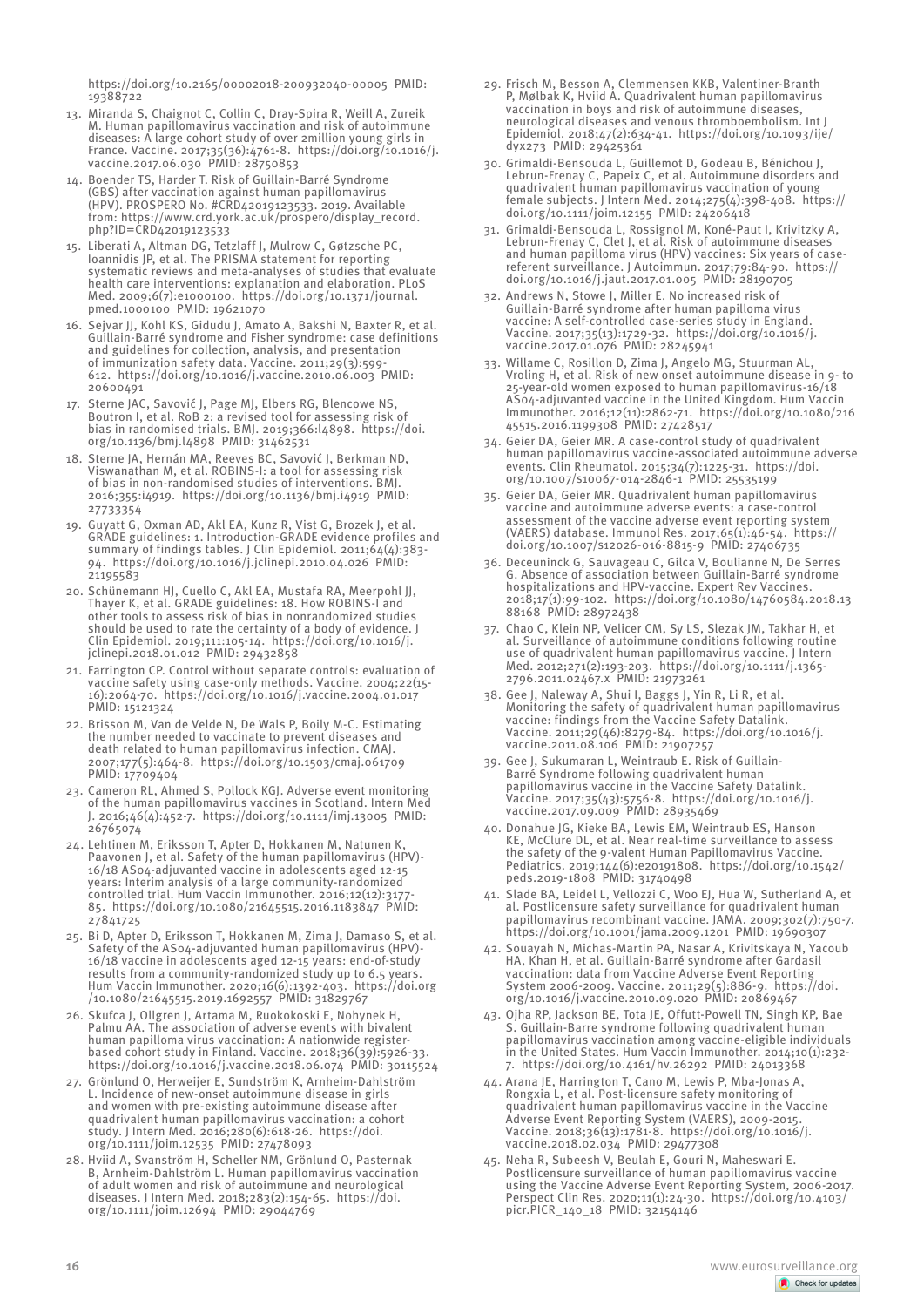- 46. Verstraeten T, Descamps D, David MP, Zahaf T, Hardt K, Izurieta P, et al. Analysis of adverse events of potential autoimmune aetiology in a large integrated safety database of AS04 adjuvanted vaccines. Vaccine. 2008;26(51):6630-8. https:// doi.org/10.1016/j.vaccine.2008.09.049 PMID: 18845199
- 47. Shimabukuro TT, Nguyen M, Martin D, DeStefano F. Safety monitoring in the vaccine adverse event reporting system (VAERS). Vaccine. 2015;33(36):4398-405. https://doi. org/10.1016/j.vaccine.2015.07.035 PMID: 26209838
- 48. Baggs J, Gee J, Lewis E, Fowler G, Benson P, Lieu T, et al. The Vaccine Safety Datalink: a model for monitoring immunization safety. Pediatrics. 2011;127(Suppl 1):S45-53. https://doi. org/10.1542/peds.2010-1722H PMID: 21502240
- 49. Mouchet J, Salvo F, Raschi E, Poluzzi E, Antonazzo IC, De Ponti F, et al. Human papillomavirus vaccine and demyelinating diseases-A systematic review and meta-analysis. Pharmacol Res. 2018;132:108-18. https://doi.org/10.1016/j. phrs.2018.04.007 PMID: 29665426
- 50. Meggiolaro A, Migliara G, La Torre G. Association between Human Papilloma Virus (HPV) vaccination and risk of Multiple Sclerosis: A systematic review. Hum Vaccin Immunother. 2018;14(5):1266-74. https://doi.org/10.1080/21645515.2017.14 23155 PMID: 29333935
- 51. Genovese C, LA Fauci V, Squeri A, Trimarchi G, Squeri R. HPV vaccine and autoimmune diseases: systematic review and meta-analysis of the literature. J Prev Med Hyg. 2018;59(3):E194-9. PMID: 30397675
- 52. Koch JHT, von Kries R, Wichmann O. The risk of intussusception after rotavirus vaccination—a systematic literature review and meta-analysis. Dtsch Arztebl. 2017;114(15):255-62.
- 53. Ammon A, Prats Monné X. Vaccines, trust and European public health. Euro Surveill. 2018;23(17). https://doi. org/10.2807/1560-7917.ES.2018.23.17.18-00210 PMID: 29717694
- 54. European Centre for Disease Prevention and Control (ECDC). Let's talk about hesitancy. Stockholm: ECDC; 2016. Available from: https://www.ecdc.europa.eu/sites/default/files/media/ en/publications/Publications/lets-talk-about-hesitancyvaccination-guide.pdf

## **License, supplementary material and copyright**

This is an open-access article distributed under the terms of the Creative Commons Attribution (CC BY 4.0) Licence. You may share and adapt the material, but must give appropriate credit to the source, provide a link to the licence and indicate if changes were made.

Any supplementary material referenced in the article can be found in the online version.

This article is copyright of the authors or their affiliated in stitutions, 2022.